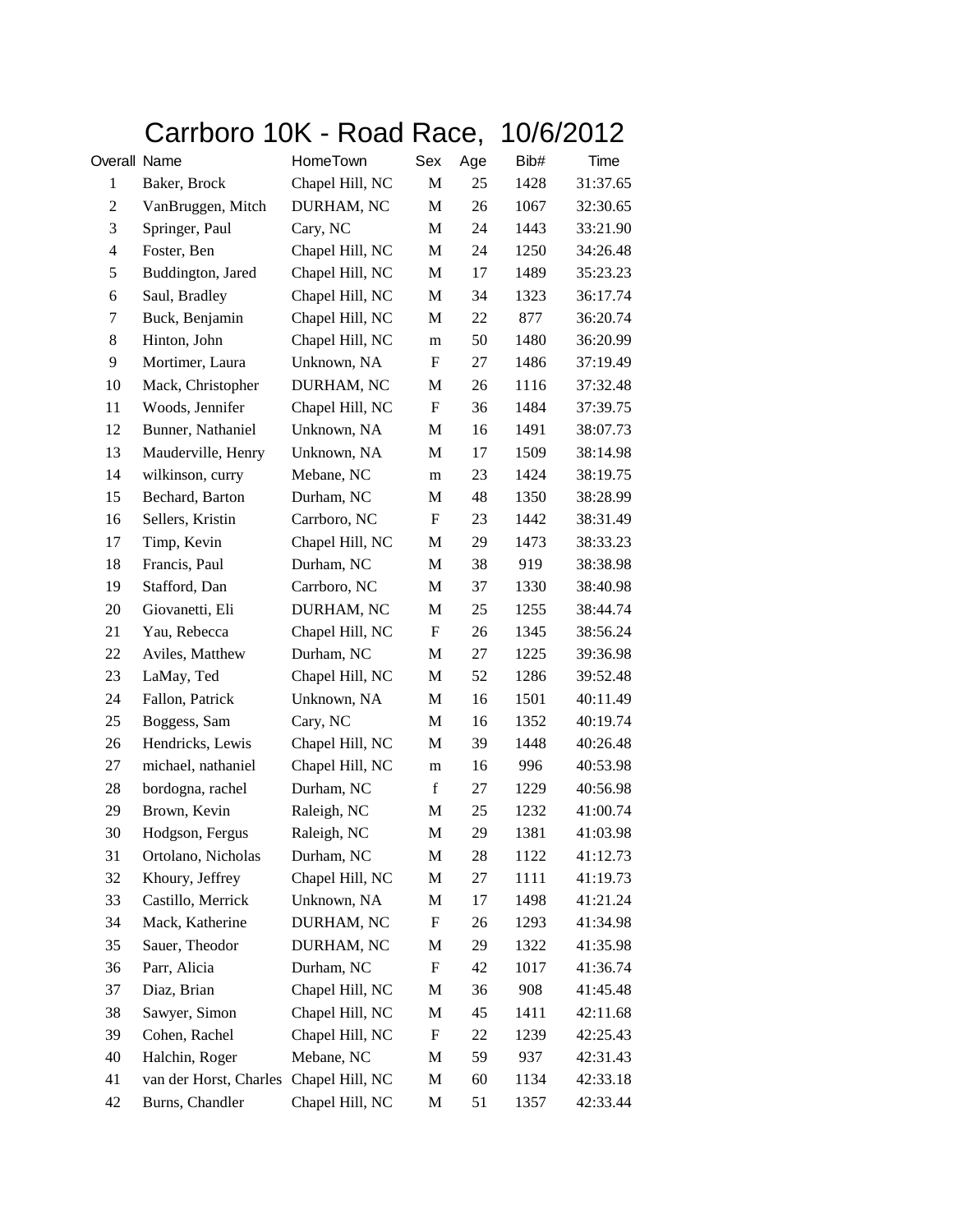| 43 | Kaminski, David                        | Carrboro, NC          | M                         | 48 | 1278 | 42:34.19 |
|----|----------------------------------------|-----------------------|---------------------------|----|------|----------|
| 44 | Ferus, Matthew                         | Hillsborough, NC      | M                         | 41 | 1249 | 42:37.45 |
| 45 | Josephson, Molly                       | Chapel Hill, NC       | $\mathbf F$               | 23 | 1277 | 42:49.68 |
| 46 | Timothy, Jonathan                      | Chapel Hill, NC       | M                         | 14 | 1336 | 42:54.95 |
| 47 | Pablo, Valencia                        | Unknown, NA           | M                         | 53 | 1513 | 42:57.19 |
| 48 | Canuto, Jorge                          | Durham, NC            | M                         | 23 | 884  | 43:05.93 |
| 49 | kneeland, michael                      | Nashville, TN         | M                         | 27 | 1388 | 43:14.69 |
| 50 | Ricks, Ethridge                        | Chapel Hill, NC       | $\mathbf M$               | 25 | 1321 | 43:17.94 |
| 51 | Walker, William                        | Winston-Salem, NC     | M                         | 63 | 1340 | 43:28.18 |
| 52 | Zabel, Rebecca                         | Chapel Hill, NC       | $\boldsymbol{\mathrm{F}}$ | 25 | 1445 | 43:33.70 |
| 53 | Krouse, Nick                           | Chapel Hill, NC       | M                         | 26 | 1438 | 43:33.93 |
| 54 | pedersen, colin                        | Carrboro, NC          | m                         | 30 | 1461 | 43:37.68 |
| 55 | Dribus, John                           | <b>WAKE FOREST, I</b> | M                         | 35 | 1368 | 43:41.93 |
| 56 | Kryzyewski, Jake                       | Unknown, NA           | M                         | 15 | 1504 | 43:43.68 |
| 57 | Singer, Amy                            | Hillsborough, NC      | ${\rm F}$                 | 35 | 1132 | 43:45.93 |
| 58 | Bolon, Todd                            | Chapel Hill, NC       | M                         | 46 | 1455 | 43:49.43 |
| 59 | Bishop, Jessica                        | Chapel Hill, NC       | $\mathbf F$               | 37 | 1449 | 43:54.21 |
| 60 | Fisher, Jeff                           | <b>GRAHAM, NC</b>     | M                         | 41 | 917  | 44:05.93 |
| 61 | Jaspers, Ilona                         | Carrboro, NC          | F                         | 43 | 959  | 44:11.46 |
| 62 | Garcia-Fogarty, Ronald Chapel Hill, NC |                       | M                         | 38 | 1099 | 44:17.43 |
| 63 | Gilbert, Craig                         | DURHAM, NC            | M                         | 53 | 1253 | 44:20.96 |
| 64 | Solomon, Mark                          | Durham, NC            | M                         | 43 | 1490 | 44:29.96 |
| 65 | Paul, Eric                             | Chapel Hill, NC       | M                         | 55 | 1493 | 44:30.68 |
| 66 | Cunningham, Melissa                    | Carrboro, NC          | F                         | 33 | 904  | 44:31.94 |
| 67 | Hill, Jill Marie                       | Chapel Hill, NC       | F                         | 33 | 1270 | 44:33.96 |
| 68 | Papazoglou, Michael                    | Chapel Hill, NC       | M                         | 41 | 1311 | 44:34.22 |
| 69 | Gershman, Andrew                       | Fuquay-Varina, NC     | M                         | 30 | 1252 | 44:34.93 |
| 70 | Hussey, Jon                            | Chapel Hill, NC       | M                         | 50 | 955  | 44:41.68 |
| 71 | Moran, Logan                           | Unknown, NA           | M                         | 17 | 1496 | 44:50.69 |
| 72 | Unger, William                         | Butner, NC            | M                         | 49 | 1218 | 44:58.70 |
| 73 | clodfelter, catherine                  | Charlotte, NC         | $\mathbf f$               | 25 | 1093 | 45:01.20 |
| 74 | Taus, Patrick                          | Chapel Hill, NC       | M                         | 25 | 1503 | 45:01.93 |
| 75 | O'Donnell, Julie                       | Chapel Hill, NC       | F                         | 29 | 1307 | 45:06.68 |
| 76 | Gale, w. Patrick                       | Carrboro, NC          | M                         | 38 | 922  | 45:09.93 |
| 77 | Smith, Jeremy                          | Carrboro, NC          | M                         | 27 | 1327 | 45:16.43 |
| 78 | Kelley, Drew                           | Chapel Hill, NC       | M                         | 32 | 1175 | 45:17.19 |
| 79 | Silva, Hernan                          | Durham, NC            | M                         | 48 | 1041 | 45:17.70 |
| 80 | Ariosa, Maude                          | Chapel Hill, NC       | F                         | 25 | 1224 | 45:18.44 |
| 81 | McCulloch, Scott                       | Durham, NC            | M                         | 40 | 994  | 45:33.68 |
| 82 | Treul, Sarah                           | Chapel Hill, NC       | F                         | 31 | 1064 | 45:42.45 |
| 83 | Gay, Glenn                             | Chapel Hill, NC       | M                         | 46 | 1374 | 45:43.18 |
| 84 | McClanahan, Jon                        | Durham, NC            | M                         | 34 | 1392 | 45:43.69 |
| 85 | Warren, Leigh                          | Durham, NC            | F                         | 34 | 1342 | 45:50.44 |
| 86 | Alexander, Doris                       | Carrboro, NC          | F                         | 57 | 1346 | 45:54.93 |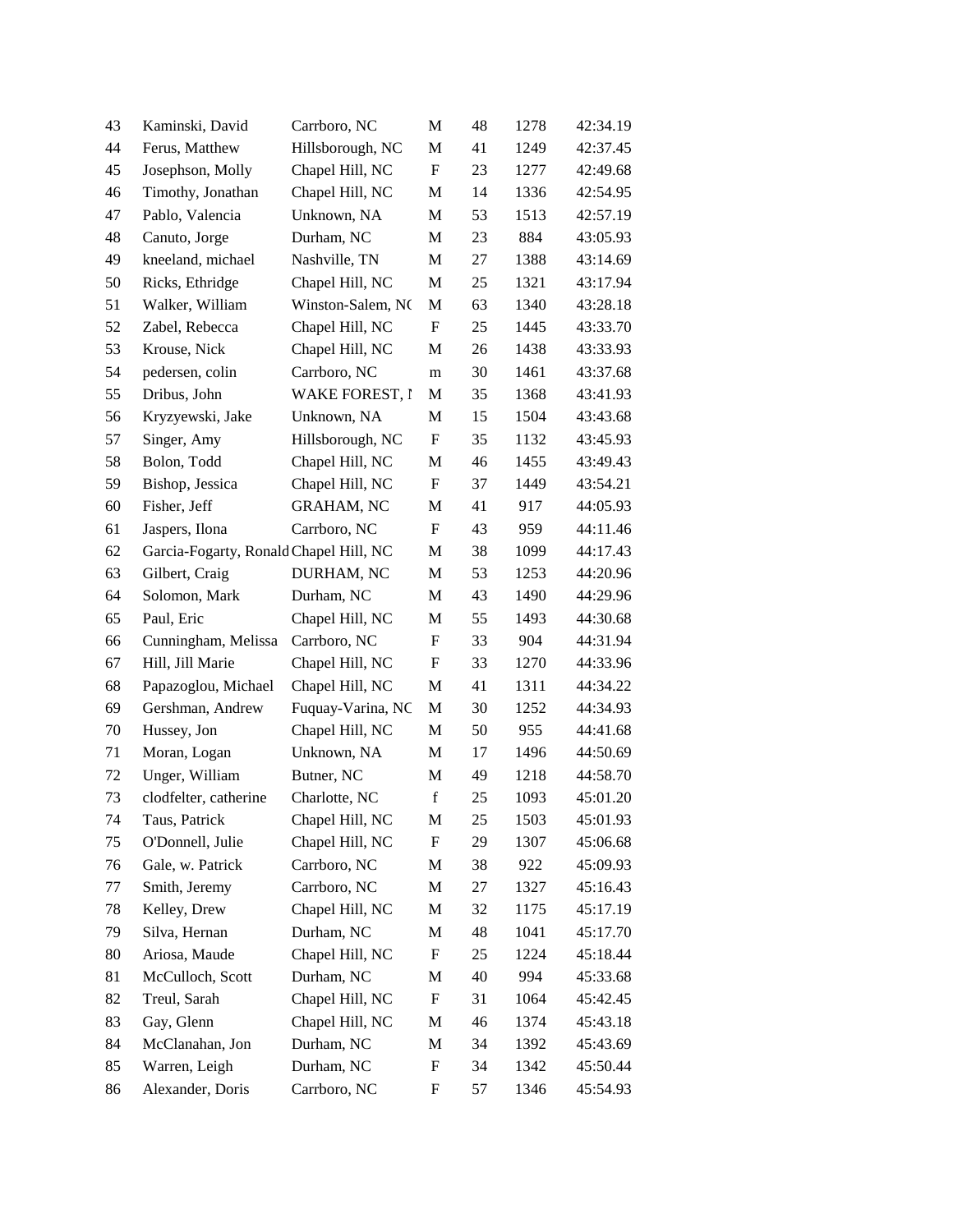| 87  | McCraw, Mark        | Chapel Hill, NC      | m                         | 34 | 1454 | 45:56.45 |
|-----|---------------------|----------------------|---------------------------|----|------|----------|
| 88  | Fiorito Jr, Agustin | Chapel Hill, NC      | M                         | 13 | 916  | 45:59.95 |
| 89  | brody, sam          | Unknown, NA          | f                         | 26 | 1525 | 46:01.69 |
| 90  | Gibbs IV, Samuel    | DURHAM, NC           | М                         | 24 | 1375 | 46:06.69 |
| 91  | Moody, Cary         | Carrboro, NC         | F                         | 37 | 1398 | 46:10.18 |
| 92  | Brauer, Heather Ann | Carrboro, NC         | $\boldsymbol{\mathrm{F}}$ | 29 | 1470 | 46:11.21 |
| 93  | covington, david    | Durham, NC           | M                         | 62 | 902  | 46:12.70 |
| 94  | Mitchell, Roger     | Carrboro, NC         | M                         | 62 | 1002 | 46:18.44 |
| 95  | Divaris, Kimon      | Chapel Hill, NC      | M                         | 31 | 909  | 46:19.18 |
| 96  | Ising, Ted          | Chapel Hill, NC      | M                         | 40 | 957  | 46:25.96 |
| 97  | Long, Derek         | Carrboro, NC         | M                         | 54 | 978  | 46:29.69 |
| 98  | Straus, Hank        | Chapel Hill, NC      | M                         | 57 | 1331 | 46:30.45 |
| 99  | sellers, don        | Siler City, NC       | M                         | 62 | 1192 | 46:31.93 |
| 100 | Graden, William     | Chapel Hill, NC      | M                         | 51 | 928  | 46:37.69 |
| 101 | Collini, Stefan     | Chapel Hill, NC      | M                         | 65 | 1240 | 46:43.18 |
| 102 | Lehman, Dan         | Chapel Hill, NC      | M                         | 49 | 971  | 46:48.43 |
| 103 | Douthit, Daniel     | Charlotte, NC        | M                         | 24 | 1488 | 46:53.20 |
| 104 | Prabucki, Bernard   | Carrboro, NC         | M                         | 50 | 1023 | 46:54.70 |
| 105 | Hunter, Jon         | Durham, NC           | M                         | 50 | 1171 | 47:02.45 |
| 106 | Chu, Danielle       | Durham, NC           | F                         | 25 | 1092 | 47:06.68 |
| 107 | wilkinson, michael  | Mebane, NC           | M                         | 52 | 1459 | 47:09.94 |
| 108 | Voshell, Joe        | Durham, NC           | M                         | 54 | 1070 | 47:12.43 |
| 109 | Lee, Jessica        | Chapel Hill, NC      | ${\rm F}$                 | 42 | 969  | 47:16.43 |
| 110 | Hotelling, Jim      | Chapel Hill, NC      | М                         | 65 | 1446 | 47:18.43 |
| 111 | Coughlin, Catherine | Chapel Hill, NC      | F                         | 26 | 1243 | 47:24.30 |
| 112 | Shofer, Sharon      | Chapel Hill, NC      | ${\rm F}$                 | 43 | 1326 | 47:29.19 |
| 113 | Palestine, Sarah    | Durham, NC           | F                         | 27 | 1123 | 47:33.95 |
| 114 | Armstrong, Mike     | Chapel Hill, NC      | M                         | 53 | 1348 | 47:55.68 |
| 115 | Adams, Brian        | Carrboro, NC         | M                         | 25 | 1220 | 48:07.45 |
| 116 | Woolson, Sandra     | Chapel Hill, NC      | F                         | 37 | 1517 | 48:07.94 |
| 117 | Hu, Shijia          | Chapel Hill, NC      | М                         | 29 | 1382 | 48:10.19 |
| 118 | Cavanaugh, Mark     | Chapel Hill, NC      | m                         | 39 | 887  | 48:21.19 |
| 119 | Hurteau, Johnathan  | Knightdale, NC       | $\mathbf M$               | 33 | 1274 | 48:22.68 |
| 120 | Shelton, Ken        | Chapel Hill, NC      | M                         | 56 | 1217 | 48:23.18 |
| 121 | Dmitroff, Dmitri    | Durham, NC           | M                         | 35 | 1366 | 48:23.43 |
| 122 | Boggess, John       | Chapel Hill, NC      | M                         | 48 | 1495 | 48:25.69 |
| 123 | Canuto, Jorge       | Durham, NC           | M                         | 44 | 883  | 48:30.43 |
| 124 | Bixby, Elaine       | <b>BURLINGTON, N</b> | ${\rm F}$                 | 38 | 1429 | 48:35.69 |
| 125 | lewis, jennifer     | Carrboro, NC         | $\mathbf f$               | 33 | 1463 | 48:39.18 |
| 126 | McGregor, Emily     | Hillsborough, NC     | ${\rm F}$                 | 33 | 1439 | 48:41.68 |
| 127 | Cochran, Robby      | Chapel Hill, NC      | M                         | 29 | 1360 | 48:42.44 |
| 128 | Jacobs, George      | Pittsboro, NC        | M                         | 53 | 1275 | 48:42.94 |
| 129 | Jeffs, Roger        | Chapel Hill, NC      | M                         | 51 | 960  | 48:44.19 |
| 130 | grant, jennifer     | Morrisville, NC      | ${\rm F}$                 | 33 | 1263 | 48:50.69 |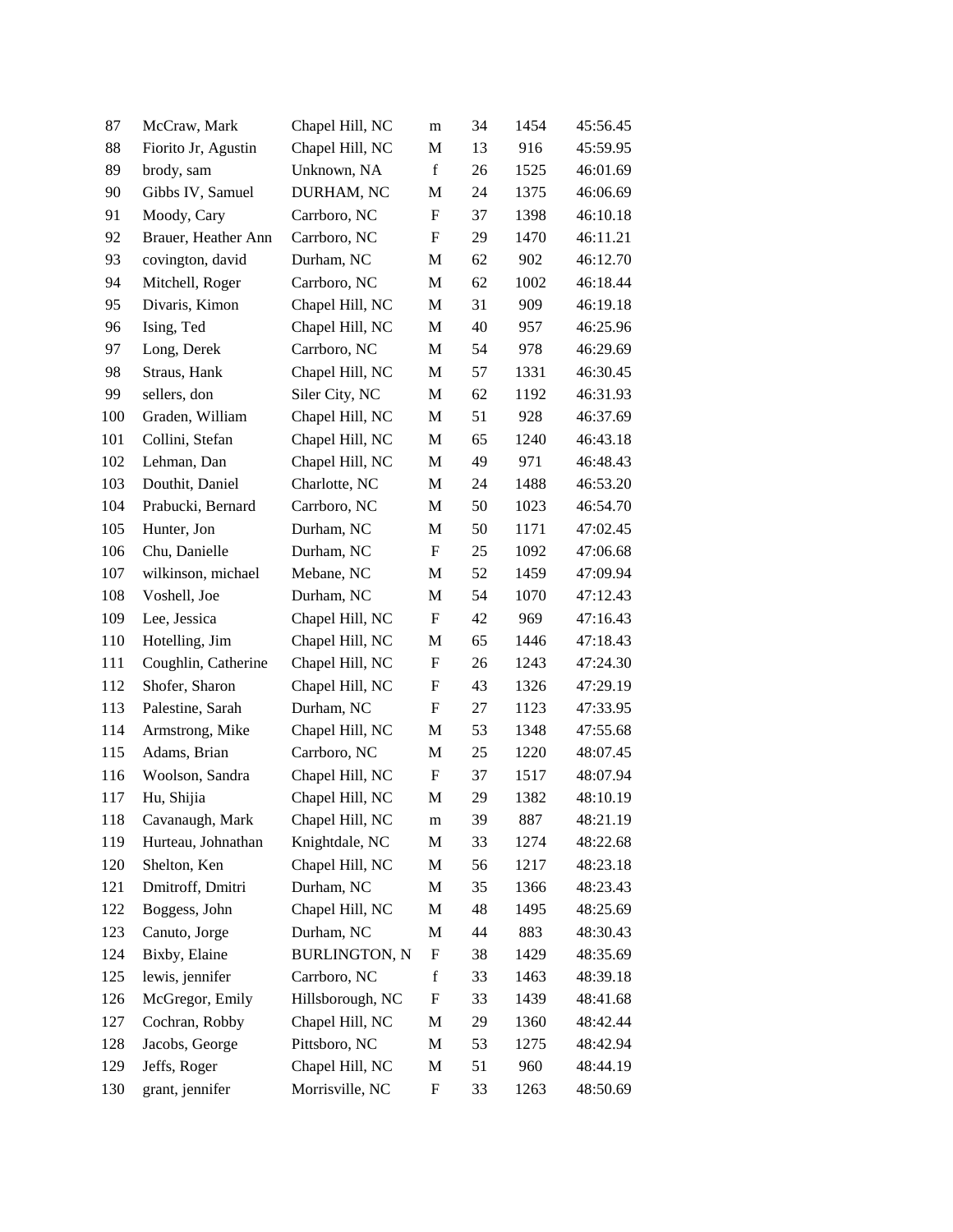| 131 | Sherman, Lauren      | DURHAM, NC       | $\mathbf F$               | 29 | 1193 | 48:51.93 |
|-----|----------------------|------------------|---------------------------|----|------|----------|
| 132 | Bader, Matt          | DURHAM, NC       | M                         | 29 | 1085 | 48:54.93 |
| 133 | Weatherly, Amanda    | Chapel Hill, NC  | ${\bf F}$                 | 23 | 1458 | 48:58.93 |
| 134 | gibson, jackie       | Chapel Hill, NC  | $\mathbf f$               | 48 | 1376 | 48:59.93 |
| 135 | tzioumis, emma       | Carrboro, NC     | $\mathbf f$               | 30 | 1460 | 49:04.12 |
| 136 | Quaile, Charlie      | Pittsboro, NC    | M                         | 54 | 1318 | 49:11.68 |
| 137 | Quaile, Samuel       | Pittsboro, NC    | M                         | 24 | 1319 | 49:11.71 |
| 138 | ribisl, morgan       | Chapel Hill, NC  | $\mathbf F$               | 10 | 1451 | 49:17.20 |
| 139 | Smith, William       | Durham, NC       | M                         | 30 | 1046 | 49:21.44 |
| 140 | Herrick, Jeffrey     | Carrboro, NC     | M                         | 39 | 1380 | 49:24.18 |
| 141 | Dvorak, Angela       | Chapel Hill, NC  | $\boldsymbol{\mathrm{F}}$ | 28 | 1369 | 49:29.43 |
| 142 | Kelm, Matthew        | Carrboro, NC     | M                         | 31 | 1281 | 49:32.43 |
| 143 | Daley, Lucas         | Carrboro, NC     | М                         | 8  | 1363 | 49:33.45 |
| 144 | Seils, Damon         | Carrboro, NC     | M                         | 39 | 1034 | 49:38.93 |
| 145 | meunier, thomas      | Carrboro, NC     | m                         | 35 | 1478 | 49:42.69 |
| 146 | Blake, John          | Chapel Hill, NC  | M                         | 54 | 865  | 49:42.94 |
| 147 | Harmon, Katherine    | Carrboro, NC     | F                         | 28 | 939  | 49:45.18 |
| 148 | Syal, Rishi          | Chapel Hill, NC  | M                         | 36 | 1335 | 49:47.69 |
| 149 | Blanchette, Daniel   | Hillsborough, NC | M                         | 46 | 866  | 49:53.45 |
| 150 | McConnell, Elizabeth | Chapel Hill, NC  | F                         | 38 | 1296 | 49:54.20 |
| 151 | Brown, Les           | Durham, NC       | M                         | 61 | 1233 | 49:54.68 |
| 152 | Trumbull, Rebecca    | DURHAM, NC       | F                         | 52 | 1066 | 49:59.43 |
| 153 | Goss, Derek          | Chapel Hill, NC  | M                         | 12 | 1257 | 50:00.69 |
| 154 | bengtson, angela     | Carrboro, NC     | $\mathbf f$               | 30 | 1351 | 50:01.95 |
| 155 | Kelm, Mary           | Carrboro, NC     | F                         | 30 | 1280 | 50:02.93 |
| 156 | Cesaratto, John      | Menlo Park, CA   | M                         | 30 | 1359 | 50:05.45 |
| 157 | Klober, Roland       | Unknown, NA      | М                         | 44 | 1487 | 50:06.43 |
| 158 | Clark, Anne          | Chapel Hill, NC  | F                         | 46 | 1148 | 50:07.93 |
| 159 | Holland, Holly       | Chapel Hill, NC  | F                         | 50 | 1271 | 50:11.20 |
| 160 | Shakib, Christopher  | Jacksonville, FL | M                         | 44 | 1412 | 50:11.44 |
| 161 | Vanhook, Josephus    | Durham, NC       | M                         | 45 | 1202 | 50:19.44 |
| 162 | Pridgen, Dallas      | Unknown, NA      | М                         | 50 | 1502 | 50:21.20 |
| 163 | Merritt, Kathy       | Chapel Hill, NC  | F                         | 58 | 1298 | 50:25.72 |
| 164 | Koenig, Elizabeth    | Washington, DC   | F                         | 29 | 1113 | 50:27.46 |
| 165 | Carey, Elizabeth     | Pittsboro, NC    | F                         | 50 | 1358 | 50:27.96 |
| 166 | Adams, Michael       | Unknown, NA      | M                         | 27 | 1499 | 50:35.68 |
| 167 | Lewis, Sundae        | Cary, NC         | F                         | 45 | 973  | 50:38.19 |
| 168 | Shubert, Tiffany     | Chapel Hill, NC  | F                         | 42 | 1038 | 50:39.69 |
| 169 | Chesser, Susan       | Durham, NC       | F                         | 49 | 889  | 50:40.44 |
| 170 | Goodnight, William   | Carrboro, NC     | M                         | 43 | 926  | 50:45.94 |
| 171 | Valley, Robert       | Chapel Hill, NC  | M                         | 58 | 1338 | 50:48.46 |
| 172 | Swann, Jason         | Hillsborough, NC | M                         | 28 | 1333 | 50:48.70 |
| 173 | Valley, Tess         | Carrboro, NC     | ${\rm F}$                 | 24 | 1339 | 50:48.71 |
| 174 | dyer, alden          | Carrboro, NC     | $\mathbf f$               | 23 | 1370 | 50:55.95 |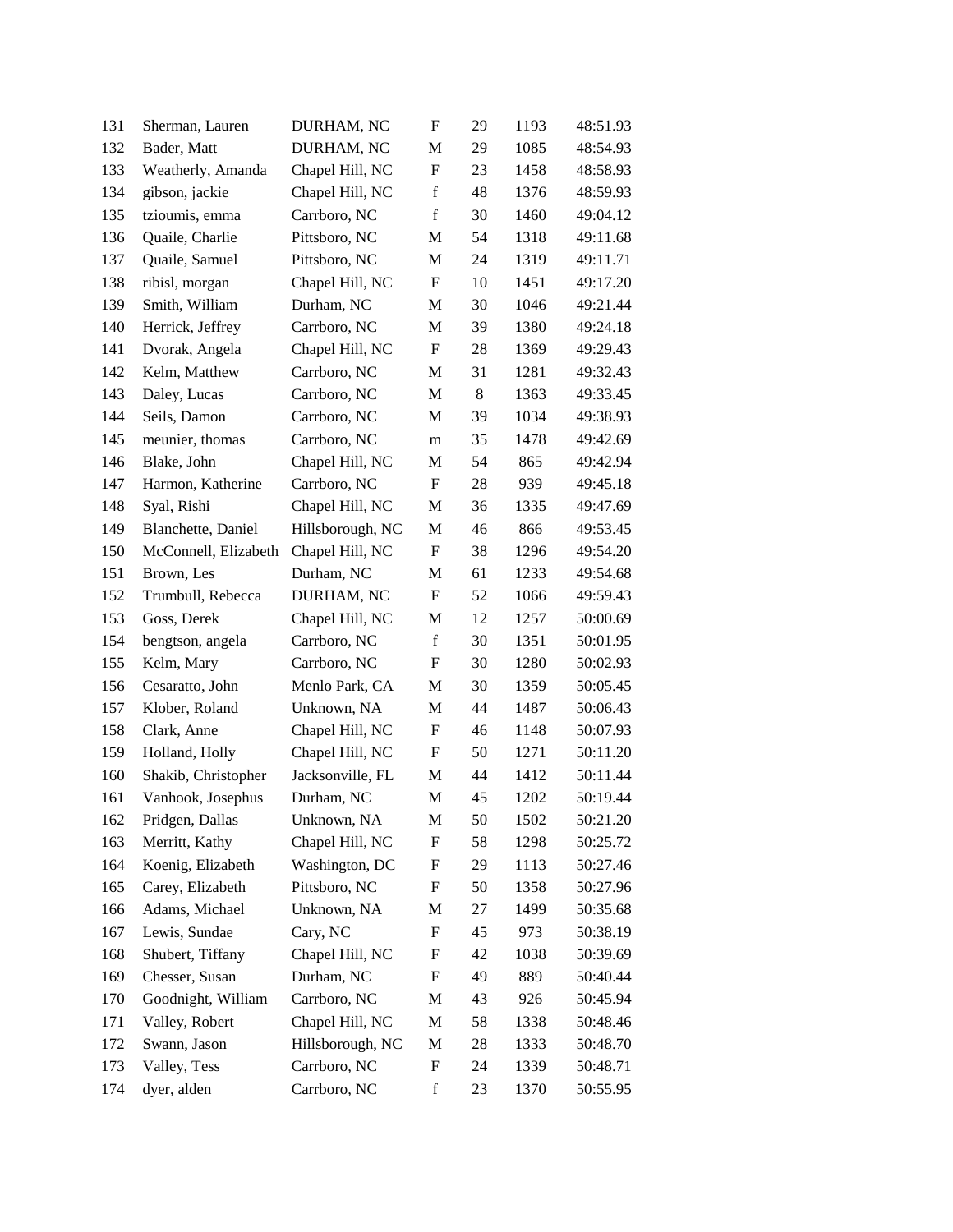| 175 | Finnerty, Padraic                     | Chapel Hill, NC   | M                         | 28 | 1371 | 50:58.18 |
|-----|---------------------------------------|-------------------|---------------------------|----|------|----------|
| 176 | Bloom, Kerry                          | Chapel Hill, NC   | М                         | 58 | 867  | 51:00.94 |
| 177 | Davis, Sonia                          | Chapel Hill, NC   | $\boldsymbol{\mathrm{F}}$ | 46 | 907  | 51:06.72 |
| 178 | Thomas, Jody                          | Chapel Hill, NC   | M                         | 41 | 1061 | 51:06.93 |
| 179 | East, Thomas                          | Chapel Hill, NC   | M                         | 73 | 1435 | 51:08.97 |
| 180 | gooden, dana                          | Hillsborough, NC  | $\boldsymbol{\mathrm{F}}$ | 47 | 1256 | 51:10.70 |
| 181 | Williams, Joel                        | Mebane, NC        | M                         | 51 | 1344 | 51:13.46 |
| 182 | Scronce, Heidi                        | Carrboro, NC      | $\boldsymbol{\mathrm{F}}$ | 25 | 1033 | 51:15.18 |
| 183 | Porter, Greg                          | Carrboro, NC      | M                         | 50 | 1475 | 51:16.21 |
| 184 | Marlow, Justin                        | Kannapolis, NC    | М                         | 33 | 1117 | 51:21.94 |
| 185 | Maness, Caroline                      | Atlanta, GA       | $\mathbf F$               | 23 | 1295 | 51:27.43 |
| 186 | Montaquila, Jill                      | Pittsboro, NC     | F                         | 45 | 1452 | 51:27.47 |
| 187 | Plymale, John                         | Carrboro, NC      | M                         | 48 | 1506 | 51:27.70 |
| 188 | Goetz-Bouchard, Ambe Gibsonville, NC  |                   | F                         | 36 | 925  | 51:27.94 |
| 189 | Kay, Kevin                            | Carrboro, NC      | M                         | 35 | 961  | 51:30.20 |
| 190 | Ollila, Mary                          | Chapel Hill, NC   | F                         | 47 | 1308 | 51:32.46 |
| 191 | Wallace, Duncan                       | <b>GRAHAM, NC</b> | М                         | 57 | 1071 | 51:34.94 |
| 192 | Kinyamu, Harriet                      | Cary, NC          | $\boldsymbol{\mathrm{F}}$ | 47 | 1479 | 51:47.18 |
| 193 | Abdulkadiroglu, Atila                 | DURHAM, NC        | M                         | 41 | 1219 | 51:48.19 |
| 194 | Vann, Bill                            | Chapel Hill, NC   | M                         | 64 | 1068 | 51:50.20 |
| 195 | Santhappan, Guhan                     | Chapel Hill, NC   | M                         | 26 | 1191 | 51:50.93 |
| 196 | harman, kristin                       | RALEIGH, NC       | f                         | 32 | 938  | 51:52.68 |
| 197 | Copeland, William                     | Chapel Hill, NC   | M                         | 52 | 898  | 51:55.68 |
| 198 | Dempsey, Jillian                      | Chapel Hill, NC   | F                         | 29 | 1155 | 51:56.68 |
| 199 | Cumiskey, Kurt                        | Durham, NC        | M                         | 51 | 1152 | 51:58.43 |
| 200 | Rountree, Sage                        | Carrboro, NC      | $\mathbf F$               | 40 | 1030 | 52:00.94 |
| 201 | Weschle, Simon                        | Durham, NC        | М                         | 28 | 1211 | 52:05.68 |
| 202 | Davis, Valerie                        | Durham, NC        | F                         | 33 | 1433 | 52:10.45 |
| 203 | peppercorn, jeff                      | Chapel Hill, NC   | m                         | 42 | 1516 | 52:19.45 |
| 204 | Nisbet, John                          | Chapel Hill, NC   | M                         | 28 | 1303 | 52:19.94 |
| 205 | Levy, Edward                          | Raleigh, NC       | M                         | 63 | 1288 | 52:20.68 |
| 206 | Hightower, Lauren                     | Charlotte, NC     | F                         | 29 | 1104 | 52:23.94 |
| 207 | Hollmann, Lena                        | Cary, NC          | F                         | 61 | 1436 | 52:30.44 |
| 208 | key, jeffrey                          | Chapel Hill, NC   | m                         | 47 | 1467 | 52:31.20 |
| 209 | Retsch-Bogart, George Chapel Hill, NC |                   | M                         | 60 | 1025 | 52:32.69 |
| 210 | Swink, Evan                           | Carrboro, NC      | M                         | 32 | 1334 | 52:36.68 |
| 211 | McIntosh, Michele                     | Raleigh, NC       | F                         | 44 | 1440 | 52:39.21 |
| 212 | Cocowitch, Andrew                     | Chapel Hill, NC   | M                         | 34 | 1361 | 52:41.18 |
| 213 | Andruejol, johan                      | Chapel Hill, NC   | M                         | 24 | 1223 | 52:41.68 |
| 214 | Scronce, Gabrielle                    | Chapel Hill, NC   | $\boldsymbol{\mathrm{F}}$ | 28 | 1324 | 52:41.94 |
| 215 | Chesser, William                      | Durham, NC        | M                         | 49 | 890  | 52:43.19 |
| 216 | Smith, Matthew                        | Durham, NC        | M                         | 31 | 1415 | 52:44.71 |
| 217 | Werner, Alexandra                     | Chapel Hill, NC   | ${\rm F}$                 | 24 | 1343 | 52:45.93 |
| 218 | Budin, Francois                       | Chapel Hill, NC   | M                         | 28 | 1235 | 52:49.93 |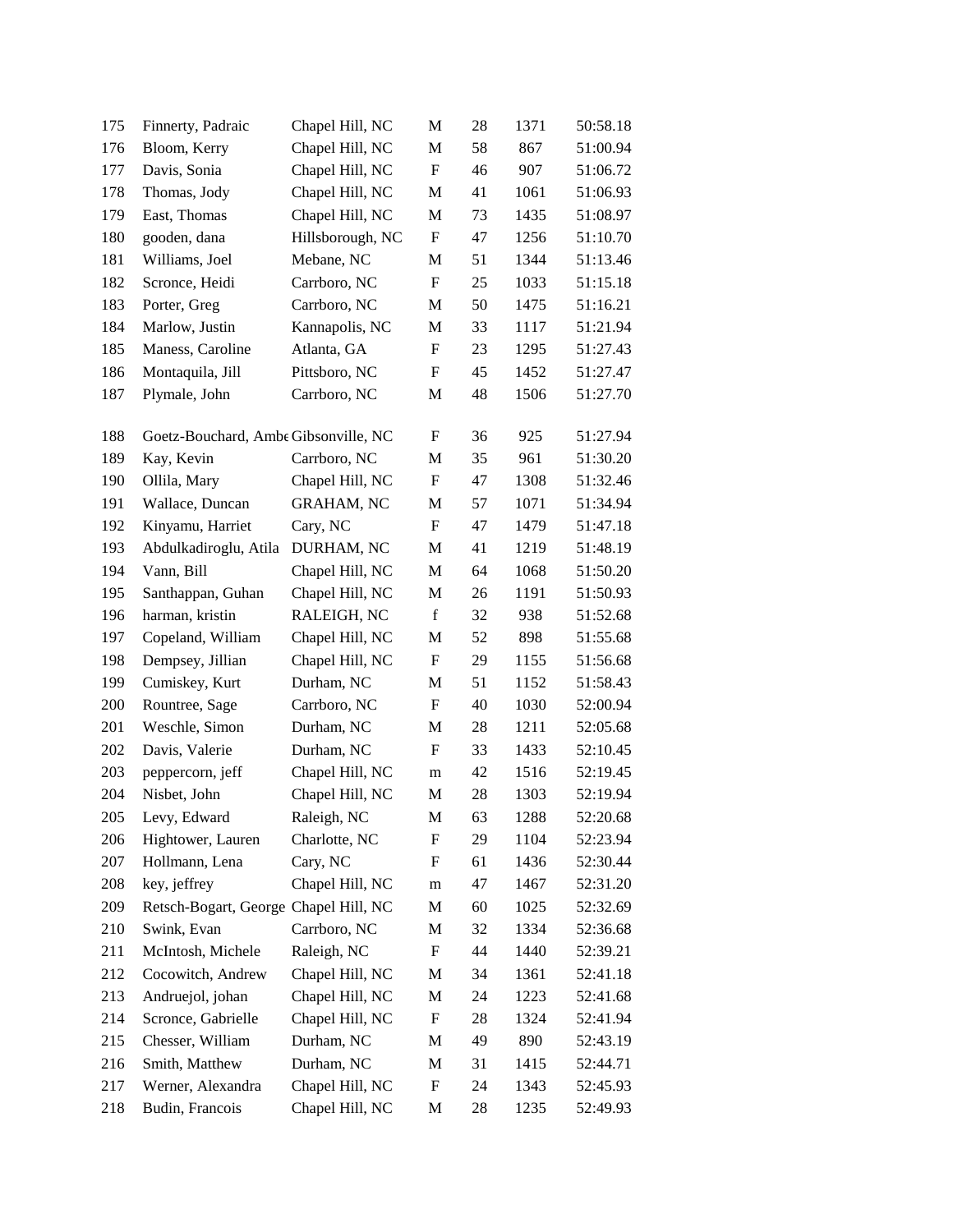| 219 | Painter, Nathan       | Chapel Hill, NC    | M                         | 31 | 1406 | 52:54.93 |
|-----|-----------------------|--------------------|---------------------------|----|------|----------|
| 220 | Moss, Chad            | Morrisville, NC    | M                         | 25 | 1301 | 52:55.20 |
| 221 | Andrews, Nathan       | Chapel Hill, NC    | M                         | 42 | 856  | 52:56.45 |
| 222 | Carlisle, Ian         | Chapel Hill, NC    | M                         | 13 | 885  | 52:58.70 |
| 223 | Nickerson, Nick       | Chapel Hill, NC    | M                         | 66 | 1508 | 52:59.45 |
| 224 | Hart, Lauren          | Chapel Hill, NC    | $\boldsymbol{\mathrm{F}}$ | 28 | 1268 | 53:01.70 |
| 225 | Cook, Philip          | Chapel Hill, NC    | M                         | 65 | 1095 | 53:11.18 |
| 226 | Drake, Jonathan       | Chapel Hill, NC    | M                         | 46 | 1519 | 53:12.20 |
| 227 | Rath, Martha          | Chapel Hill, NC    | F                         | 42 | 1492 | 53:12.22 |
| 228 | TAYLOR, LISA          | Efland, NC         | F                         | 37 | 1059 | 53:14.68 |
| 229 | Min, Sherene          | Chapel Hill, NC    | F                         | 40 | 1000 | 53:19.45 |
| 230 | Rives, Don            | Chapel Hill, NC    | M                         | 51 | 1027 | 53:33.94 |
| 231 | ROSARIO, GLORIA       | Raleigh, NC        | ${\bf F}$                 | 36 | 1028 | 53:35.70 |
| 232 | Althouse, Owen        | Chapel Hill, NC    | M                         | 10 | 1083 | 53:38.68 |
| 233 | Althouse, Dan         | Chapel Hill, NC    | M                         | 45 | 1082 | 53:39.43 |
| 234 | Combs, Chris          | Chapel Hill, NC    | M                         | 45 | 896  | 53:40.96 |
| 235 | Li, Vivian            | Durham, NC         | F                         | 55 | 975  | 53:41.20 |
| 236 | Keefer, Joe           | Chapel Hill, NC    | M                         | 65 | 962  | 53:41.47 |
| 237 | Shuchalina, Nataliya  | Apex, NC           | F                         | 35 | 1039 | 53:41.93 |
| 238 | Rotenberry, Mark      | Chapel Hill, NC    | M                         | 53 | 1410 | 53:41.95 |
| 239 | Paich, Heather        | Carrboro, NC       | F                         | 35 | 1405 | 53:46.20 |
| 240 | Williams, Christianna | Chapel Hill, NC    | F                         | 48 | 1076 | 53:50.19 |
| 241 | Baldauf, Madi         | Chapel Hill, NC    | F                         | 12 | 1226 | 53:52.95 |
| 242 | Burch, Brandon        | Chapel Hill, NC    | M                         | 33 | 878  | 53:56.68 |
| 243 | Stevens, Hal          | RALEIGH, NC        | M                         | 57 | 1417 | 53:59.43 |
| 244 | Eldred, Tracy         | Carrboro, NC       | F                         | 42 | 912  | 54:02.19 |
| 245 | Shaffer, Donald       | Chapel Hill, NC    | М                         | 56 | 1036 | 54:06.44 |
| 246 | Rulifson, Kate        | Raleigh, NC        | F                         | 29 | 1129 | 54:11.44 |
| 247 | Brown, Heather        | Charlotte, NC      | F                         | 39 | 1231 | 54:14.43 |
| 248 | green, caroline       | Carrboro, NC       | $\mathbf f$               | 34 | 1515 | 54:19.20 |
| 249 | Mohr, William         | Virginia Beach, VA | M                         | 28 | 1397 | 54:19.44 |
| 250 | Fiorito, Agustin      | Chapel Hill, NC    | М                         | 41 | 915  | 54:20.93 |
| 251 | White, Tricia         | Carrboro, NC       | F                         | 35 | 1444 | 54:26.94 |
| 252 | Jones, Peter          | Cary, NC           | M                         | 43 | 1386 | 54:31.93 |
| 253 | Stocking, Bob         | Chapel Hill, NC    | M                         | 49 | 1197 | 54:32.70 |
| 254 | Kretchmar, Jennifer   | Carrboro, NC       | ${\rm F}$                 | 40 | 1390 | 54:32.72 |
| 255 | Rich, James           | Durham, NC         | M                         | 38 | 1128 | 54:33.70 |
| 256 | Piontak, Gary         | Carrboro, NC       | M                         | 60 | 1020 | 54:34.22 |
| 257 | Prince, Katya         | Durham, NC         | ${\rm F}$                 | 46 | 1190 | 54:37.43 |
| 258 | Becker, Kelly         | Raleigh, NC        | F                         | 39 | 1228 | 54:38.70 |
| 259 | Phillips, Paul        | Roxboro, NC        | M                         | 57 | 1313 | 54:42.44 |
| 260 | Paslov, Jon           | Chapel Hill, NC    | M                         | 44 | 1124 | 54:44.95 |
| 261 | Mears, Morgan         | Raleigh, NC        | M                         | 37 | 1394 | 54:46.94 |
| 262 | murray, michael       | Chapel Hill, NC    | m                         | 50 | 1006 | 54:47.44 |
|     |                       |                    |                           |    |      |          |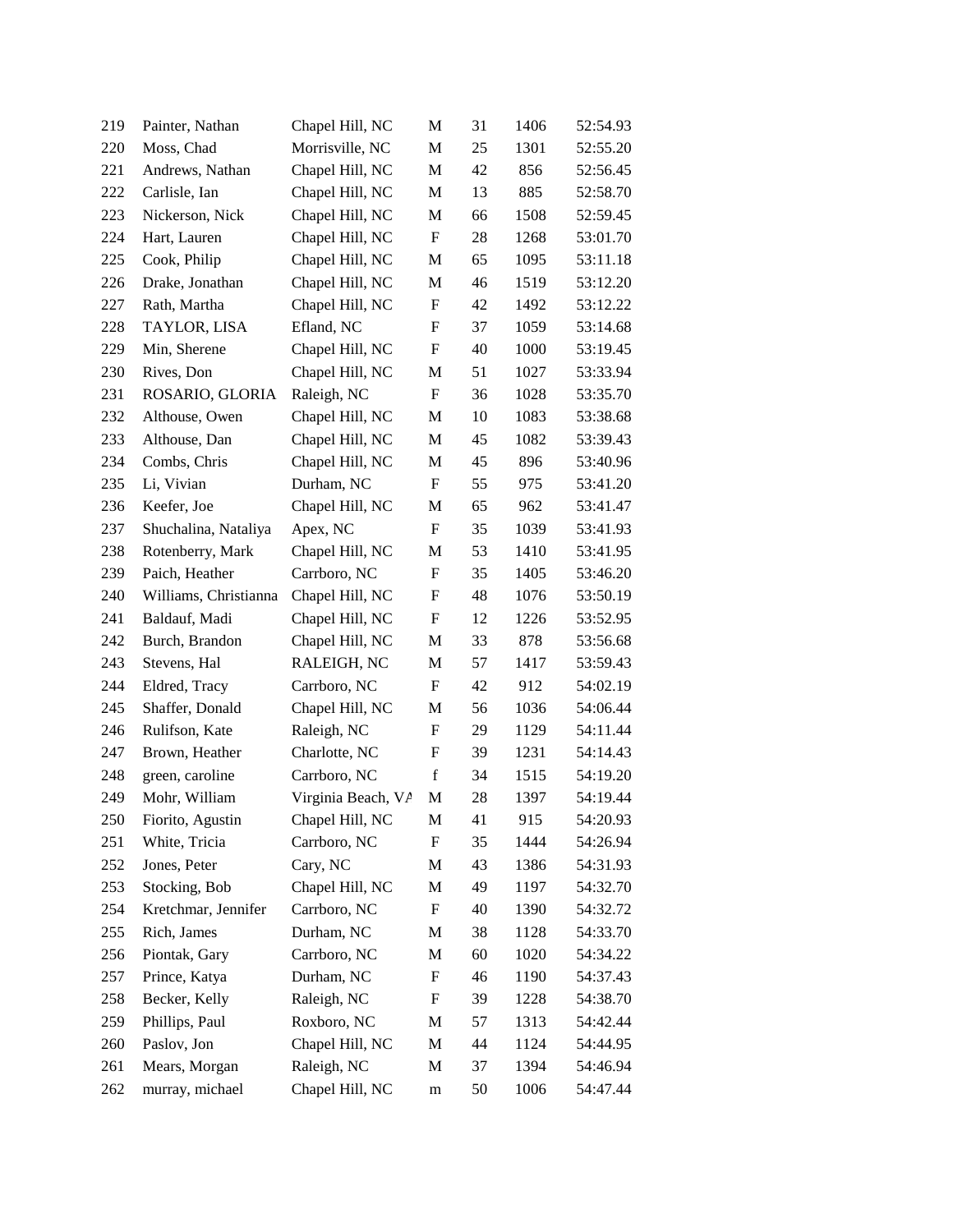| 54:49.69<br>264<br>Leventoglu, Bahar<br>DURHAM, NC<br>F<br>40<br>1287<br>$\boldsymbol{\mathrm{F}}$<br>265<br>Moser, Courtney<br>Durham, NC<br>25<br>54:50.20<br>1184<br>Osborne, Zack<br>Greensboro, NC<br>62<br>54:54.43<br>266<br>M<br>1309<br>35<br>54:55.44<br>267<br>London, Elise<br>Chapel Hill, NC<br>F<br>977<br>$\mathbf f$<br>Durham, NC<br>54:55.94<br>268<br>johannes, sarah<br>26<br>1108<br>55<br>269<br>Byerly, Wesley<br>M<br>880<br>54:59.68<br>Chapel Hill, NC<br>44<br>270<br>Shofer, Scott<br>Chapel Hill, NC<br>M<br>1325<br>55:00.19<br>Creedmoor, NC<br>41<br>55:00.44<br>271<br>Guerrero, Mark<br>M<br>933<br>55:03.18<br>272<br>Orr, Catherine<br>Carrboro, NC<br>F<br>29<br>1404<br>Bargiacchi, Francesca<br>Carrboro, NC<br>F<br>37<br>860<br>55:03.70<br>273<br>$\mathbf f$<br>274<br>ducey, kristen<br>27<br>1476<br>55:05.45<br>Chapel Hill, NC<br>275<br>Coulter, Mark<br>Chapel Hill, NC<br>M<br>54<br>901<br>55:06.44<br>Mack, James<br>DURHAM, NC<br>30<br>55:07.68<br>276<br>M<br>1292<br>39<br>277<br>Sarratt, Wendy<br>Chapel Hill, NC<br>F<br>55:12.20<br>1130<br>Mebane, NC<br>Adams, Brian<br>29<br>852<br>55:13.45<br>278<br>M<br>279<br>Owen-Garni, Margaret Durham, NC<br>F<br>30<br>1016<br>55:23.20<br>280<br>Vukina, Lauren<br>Carrboro, NC<br>F<br>27<br>1204<br>55:23.21<br>281<br>Stevens, Tina<br>Chapel Hill, NC<br>F<br>55:24.69<br>37<br>1196<br>282<br>Chapel Hill, NC<br>F<br>24<br>1466<br>55:25.93<br>Breeze, Leighann<br>$\tau$<br>283<br>Milledge, Evan<br>Chapel Hill, NC<br>55:27.94<br>M<br>1118<br>Ribisl, Kurt<br>55:28.44<br>284<br>Chapel Hill, NC<br>M<br>46<br>1450<br>$\boldsymbol{\mathrm{F}}$<br>285<br>Primmer, Christine<br>Chapel Hill, NC<br>29<br>55:30.70<br>1317<br>Madden, Michael<br>57<br>55:31.19<br>286<br>Chapel Hill, NC<br>M<br>988<br>287<br>Oopik, Krisanna<br>F<br>25<br>1403<br>55:32.43<br>Chapel Hill, NC<br>Eberhard, David<br>52<br>288<br>Carrboro, NC<br>55:35.69<br>M<br>910 |
|--------------------------------------------------------------------------------------------------------------------------------------------------------------------------------------------------------------------------------------------------------------------------------------------------------------------------------------------------------------------------------------------------------------------------------------------------------------------------------------------------------------------------------------------------------------------------------------------------------------------------------------------------------------------------------------------------------------------------------------------------------------------------------------------------------------------------------------------------------------------------------------------------------------------------------------------------------------------------------------------------------------------------------------------------------------------------------------------------------------------------------------------------------------------------------------------------------------------------------------------------------------------------------------------------------------------------------------------------------------------------------------------------------------------------------------------------------------------------------------------------------------------------------------------------------------------------------------------------------------------------------------------------------------------------------------------------------------------------------------------------------------------------------------------------------------------------------------------------------------------------------------------------------------------------------------------------------------------------------|
|                                                                                                                                                                                                                                                                                                                                                                                                                                                                                                                                                                                                                                                                                                                                                                                                                                                                                                                                                                                                                                                                                                                                                                                                                                                                                                                                                                                                                                                                                                                                                                                                                                                                                                                                                                                                                                                                                                                                                                                |
|                                                                                                                                                                                                                                                                                                                                                                                                                                                                                                                                                                                                                                                                                                                                                                                                                                                                                                                                                                                                                                                                                                                                                                                                                                                                                                                                                                                                                                                                                                                                                                                                                                                                                                                                                                                                                                                                                                                                                                                |
|                                                                                                                                                                                                                                                                                                                                                                                                                                                                                                                                                                                                                                                                                                                                                                                                                                                                                                                                                                                                                                                                                                                                                                                                                                                                                                                                                                                                                                                                                                                                                                                                                                                                                                                                                                                                                                                                                                                                                                                |
|                                                                                                                                                                                                                                                                                                                                                                                                                                                                                                                                                                                                                                                                                                                                                                                                                                                                                                                                                                                                                                                                                                                                                                                                                                                                                                                                                                                                                                                                                                                                                                                                                                                                                                                                                                                                                                                                                                                                                                                |
|                                                                                                                                                                                                                                                                                                                                                                                                                                                                                                                                                                                                                                                                                                                                                                                                                                                                                                                                                                                                                                                                                                                                                                                                                                                                                                                                                                                                                                                                                                                                                                                                                                                                                                                                                                                                                                                                                                                                                                                |
|                                                                                                                                                                                                                                                                                                                                                                                                                                                                                                                                                                                                                                                                                                                                                                                                                                                                                                                                                                                                                                                                                                                                                                                                                                                                                                                                                                                                                                                                                                                                                                                                                                                                                                                                                                                                                                                                                                                                                                                |
|                                                                                                                                                                                                                                                                                                                                                                                                                                                                                                                                                                                                                                                                                                                                                                                                                                                                                                                                                                                                                                                                                                                                                                                                                                                                                                                                                                                                                                                                                                                                                                                                                                                                                                                                                                                                                                                                                                                                                                                |
|                                                                                                                                                                                                                                                                                                                                                                                                                                                                                                                                                                                                                                                                                                                                                                                                                                                                                                                                                                                                                                                                                                                                                                                                                                                                                                                                                                                                                                                                                                                                                                                                                                                                                                                                                                                                                                                                                                                                                                                |
|                                                                                                                                                                                                                                                                                                                                                                                                                                                                                                                                                                                                                                                                                                                                                                                                                                                                                                                                                                                                                                                                                                                                                                                                                                                                                                                                                                                                                                                                                                                                                                                                                                                                                                                                                                                                                                                                                                                                                                                |
|                                                                                                                                                                                                                                                                                                                                                                                                                                                                                                                                                                                                                                                                                                                                                                                                                                                                                                                                                                                                                                                                                                                                                                                                                                                                                                                                                                                                                                                                                                                                                                                                                                                                                                                                                                                                                                                                                                                                                                                |
|                                                                                                                                                                                                                                                                                                                                                                                                                                                                                                                                                                                                                                                                                                                                                                                                                                                                                                                                                                                                                                                                                                                                                                                                                                                                                                                                                                                                                                                                                                                                                                                                                                                                                                                                                                                                                                                                                                                                                                                |
|                                                                                                                                                                                                                                                                                                                                                                                                                                                                                                                                                                                                                                                                                                                                                                                                                                                                                                                                                                                                                                                                                                                                                                                                                                                                                                                                                                                                                                                                                                                                                                                                                                                                                                                                                                                                                                                                                                                                                                                |
|                                                                                                                                                                                                                                                                                                                                                                                                                                                                                                                                                                                                                                                                                                                                                                                                                                                                                                                                                                                                                                                                                                                                                                                                                                                                                                                                                                                                                                                                                                                                                                                                                                                                                                                                                                                                                                                                                                                                                                                |
|                                                                                                                                                                                                                                                                                                                                                                                                                                                                                                                                                                                                                                                                                                                                                                                                                                                                                                                                                                                                                                                                                                                                                                                                                                                                                                                                                                                                                                                                                                                                                                                                                                                                                                                                                                                                                                                                                                                                                                                |
|                                                                                                                                                                                                                                                                                                                                                                                                                                                                                                                                                                                                                                                                                                                                                                                                                                                                                                                                                                                                                                                                                                                                                                                                                                                                                                                                                                                                                                                                                                                                                                                                                                                                                                                                                                                                                                                                                                                                                                                |
|                                                                                                                                                                                                                                                                                                                                                                                                                                                                                                                                                                                                                                                                                                                                                                                                                                                                                                                                                                                                                                                                                                                                                                                                                                                                                                                                                                                                                                                                                                                                                                                                                                                                                                                                                                                                                                                                                                                                                                                |
|                                                                                                                                                                                                                                                                                                                                                                                                                                                                                                                                                                                                                                                                                                                                                                                                                                                                                                                                                                                                                                                                                                                                                                                                                                                                                                                                                                                                                                                                                                                                                                                                                                                                                                                                                                                                                                                                                                                                                                                |
|                                                                                                                                                                                                                                                                                                                                                                                                                                                                                                                                                                                                                                                                                                                                                                                                                                                                                                                                                                                                                                                                                                                                                                                                                                                                                                                                                                                                                                                                                                                                                                                                                                                                                                                                                                                                                                                                                                                                                                                |
|                                                                                                                                                                                                                                                                                                                                                                                                                                                                                                                                                                                                                                                                                                                                                                                                                                                                                                                                                                                                                                                                                                                                                                                                                                                                                                                                                                                                                                                                                                                                                                                                                                                                                                                                                                                                                                                                                                                                                                                |
|                                                                                                                                                                                                                                                                                                                                                                                                                                                                                                                                                                                                                                                                                                                                                                                                                                                                                                                                                                                                                                                                                                                                                                                                                                                                                                                                                                                                                                                                                                                                                                                                                                                                                                                                                                                                                                                                                                                                                                                |
|                                                                                                                                                                                                                                                                                                                                                                                                                                                                                                                                                                                                                                                                                                                                                                                                                                                                                                                                                                                                                                                                                                                                                                                                                                                                                                                                                                                                                                                                                                                                                                                                                                                                                                                                                                                                                                                                                                                                                                                |
|                                                                                                                                                                                                                                                                                                                                                                                                                                                                                                                                                                                                                                                                                                                                                                                                                                                                                                                                                                                                                                                                                                                                                                                                                                                                                                                                                                                                                                                                                                                                                                                                                                                                                                                                                                                                                                                                                                                                                                                |
|                                                                                                                                                                                                                                                                                                                                                                                                                                                                                                                                                                                                                                                                                                                                                                                                                                                                                                                                                                                                                                                                                                                                                                                                                                                                                                                                                                                                                                                                                                                                                                                                                                                                                                                                                                                                                                                                                                                                                                                |
|                                                                                                                                                                                                                                                                                                                                                                                                                                                                                                                                                                                                                                                                                                                                                                                                                                                                                                                                                                                                                                                                                                                                                                                                                                                                                                                                                                                                                                                                                                                                                                                                                                                                                                                                                                                                                                                                                                                                                                                |
|                                                                                                                                                                                                                                                                                                                                                                                                                                                                                                                                                                                                                                                                                                                                                                                                                                                                                                                                                                                                                                                                                                                                                                                                                                                                                                                                                                                                                                                                                                                                                                                                                                                                                                                                                                                                                                                                                                                                                                                |
| 289<br>Hope, Heather<br>Morrisville, NC<br>F<br>25<br>951<br>55:38.68                                                                                                                                                                                                                                                                                                                                                                                                                                                                                                                                                                                                                                                                                                                                                                                                                                                                                                                                                                                                                                                                                                                                                                                                                                                                                                                                                                                                                                                                                                                                                                                                                                                                                                                                                                                                                                                                                                          |
| 290<br>Soeters, Lisa<br>Chapel Hill, NC<br>F<br>57<br>1416<br>55:43.43                                                                                                                                                                                                                                                                                                                                                                                                                                                                                                                                                                                                                                                                                                                                                                                                                                                                                                                                                                                                                                                                                                                                                                                                                                                                                                                                                                                                                                                                                                                                                                                                                                                                                                                                                                                                                                                                                                         |
| 291<br>Leesburg, VA<br>F<br>walls, kelley<br>35<br>1341<br>55:47.19                                                                                                                                                                                                                                                                                                                                                                                                                                                                                                                                                                                                                                                                                                                                                                                                                                                                                                                                                                                                                                                                                                                                                                                                                                                                                                                                                                                                                                                                                                                                                                                                                                                                                                                                                                                                                                                                                                            |
| $\mathbf f$<br>292<br>Chapel Hill, NC<br>29<br>1227<br>55:47.96<br>bauer, tanja                                                                                                                                                                                                                                                                                                                                                                                                                                                                                                                                                                                                                                                                                                                                                                                                                                                                                                                                                                                                                                                                                                                                                                                                                                                                                                                                                                                                                                                                                                                                                                                                                                                                                                                                                                                                                                                                                                |
| 55:50.20<br>293<br>Kang, Melissa<br>Carrboro, NC<br>F<br>33<br>1173                                                                                                                                                                                                                                                                                                                                                                                                                                                                                                                                                                                                                                                                                                                                                                                                                                                                                                                                                                                                                                                                                                                                                                                                                                                                                                                                                                                                                                                                                                                                                                                                                                                                                                                                                                                                                                                                                                            |
| Fulford, Collie<br>DURHAM, NC<br>55:54.93<br>294<br>F<br>46<br>920                                                                                                                                                                                                                                                                                                                                                                                                                                                                                                                                                                                                                                                                                                                                                                                                                                                                                                                                                                                                                                                                                                                                                                                                                                                                                                                                                                                                                                                                                                                                                                                                                                                                                                                                                                                                                                                                                                             |
| 295<br>dillon, ed<br>Raleigh, NC<br>M<br>44<br>1244<br>55:56.19                                                                                                                                                                                                                                                                                                                                                                                                                                                                                                                                                                                                                                                                                                                                                                                                                                                                                                                                                                                                                                                                                                                                                                                                                                                                                                                                                                                                                                                                                                                                                                                                                                                                                                                                                                                                                                                                                                                |
| 296<br>Peacock, Allison<br>Carrboro, NC<br>F<br>27<br>1188<br>55:59.18                                                                                                                                                                                                                                                                                                                                                                                                                                                                                                                                                                                                                                                                                                                                                                                                                                                                                                                                                                                                                                                                                                                                                                                                                                                                                                                                                                                                                                                                                                                                                                                                                                                                                                                                                                                                                                                                                                         |
| 297<br>Cupitt, Howard<br>DURHAM, NC<br>70<br>905<br>М<br>55:59.19                                                                                                                                                                                                                                                                                                                                                                                                                                                                                                                                                                                                                                                                                                                                                                                                                                                                                                                                                                                                                                                                                                                                                                                                                                                                                                                                                                                                                                                                                                                                                                                                                                                                                                                                                                                                                                                                                                              |
| $\mathbf f$<br>298<br>holder, kaye<br>Raleigh, NC<br>63<br>1500<br>56:03.70                                                                                                                                                                                                                                                                                                                                                                                                                                                                                                                                                                                                                                                                                                                                                                                                                                                                                                                                                                                                                                                                                                                                                                                                                                                                                                                                                                                                                                                                                                                                                                                                                                                                                                                                                                                                                                                                                                    |
| Haskins, Teri<br>Chapel Hill, NC<br>299<br>51<br>1164<br>56:04.69<br>F                                                                                                                                                                                                                                                                                                                                                                                                                                                                                                                                                                                                                                                                                                                                                                                                                                                                                                                                                                                                                                                                                                                                                                                                                                                                                                                                                                                                                                                                                                                                                                                                                                                                                                                                                                                                                                                                                                         |
| Unknown, NA<br>300<br>sharme, madher<br>24<br>1518<br>56:06.93<br>m                                                                                                                                                                                                                                                                                                                                                                                                                                                                                                                                                                                                                                                                                                                                                                                                                                                                                                                                                                                                                                                                                                                                                                                                                                                                                                                                                                                                                                                                                                                                                                                                                                                                                                                                                                                                                                                                                                            |
|                                                                                                                                                                                                                                                                                                                                                                                                                                                                                                                                                                                                                                                                                                                                                                                                                                                                                                                                                                                                                                                                                                                                                                                                                                                                                                                                                                                                                                                                                                                                                                                                                                                                                                                                                                                                                                                                                                                                                                                |
| 301<br>Whilden, Blakely<br>Chapel Hill, NC<br>F<br>28<br>1136<br>56:08.69                                                                                                                                                                                                                                                                                                                                                                                                                                                                                                                                                                                                                                                                                                                                                                                                                                                                                                                                                                                                                                                                                                                                                                                                                                                                                                                                                                                                                                                                                                                                                                                                                                                                                                                                                                                                                                                                                                      |
| Greene, Elizabeth<br>Hillsborough, NC<br>31<br>302<br>56:10.43<br>F<br>1378                                                                                                                                                                                                                                                                                                                                                                                                                                                                                                                                                                                                                                                                                                                                                                                                                                                                                                                                                                                                                                                                                                                                                                                                                                                                                                                                                                                                                                                                                                                                                                                                                                                                                                                                                                                                                                                                                                    |
| Macleod, Elizabeth<br>Carrboro, NC<br>303<br>F<br>56:16.94<br>26<br>1294                                                                                                                                                                                                                                                                                                                                                                                                                                                                                                                                                                                                                                                                                                                                                                                                                                                                                                                                                                                                                                                                                                                                                                                                                                                                                                                                                                                                                                                                                                                                                                                                                                                                                                                                                                                                                                                                                                       |
| 304<br>dye, aaron<br>Carrboro, NC<br>39<br>56:19.94<br>1434<br>m                                                                                                                                                                                                                                                                                                                                                                                                                                                                                                                                                                                                                                                                                                                                                                                                                                                                                                                                                                                                                                                                                                                                                                                                                                                                                                                                                                                                                                                                                                                                                                                                                                                                                                                                                                                                                                                                                                               |
| Shultz, Allison<br>31<br>305<br>Hillsborough, NC<br>F<br>1040<br>56:20.70                                                                                                                                                                                                                                                                                                                                                                                                                                                                                                                                                                                                                                                                                                                                                                                                                                                                                                                                                                                                                                                                                                                                                                                                                                                                                                                                                                                                                                                                                                                                                                                                                                                                                                                                                                                                                                                                                                      |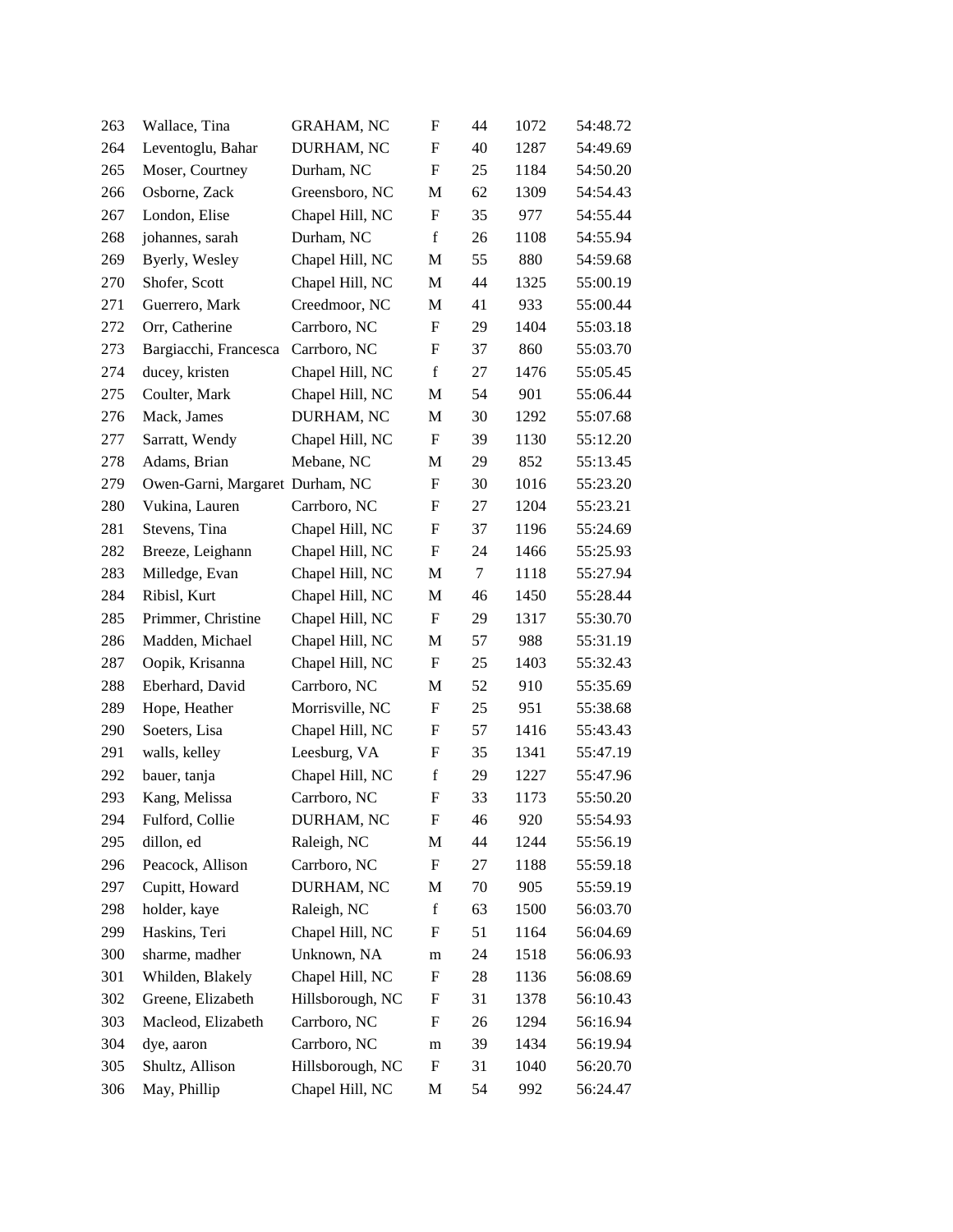| 307 | Blunk, John                         | Chapel Hill, NC   | М                         | 56 | 868  | 56:24.71 |
|-----|-------------------------------------|-------------------|---------------------------|----|------|----------|
| 308 | Kalies, Elizabeth                   | Chapel Hill, NC   | F                         | 36 | 1109 | 56:27.69 |
| 309 | Nichols, George                     | Chapel Hill, NC   | M                         | 36 | 1302 | 56:28.18 |
| 310 | Brown, Meghan                       | Winchester, VA    | F                         | 34 | 1355 | 56:30.69 |
| 311 | Smusz, Sarah                        | Durham, NC        | F                         | 26 | 1328 | 56:33.43 |
| 312 | harris, andrew                      | DURHAM, NC        | m                         | 12 | 941  | 56:36.94 |
| 313 | Piscitello, Michael                 | Chapel Hill, NC   | M                         | 36 | 1315 | 56:37.43 |
| 314 | Pope, Courtney                      | Durham, NC        | $\boldsymbol{\mathrm{F}}$ | 31 | 1022 | 56:38.68 |
| 315 | Harris, Jerry                       | DURHAM, NC        | М                         | 72 | 942  | 56:42.19 |
| 316 | Finet, Julien                       | Carrboro, NC      | M                         | 30 | 1464 | 56:48.20 |
| 317 | Stephenson, Ann                     | Carrboro, NC      | F                         | 40 | 1195 | 56:48.97 |
|     |                                     |                   |                           |    |      |          |
| 318 | Renner-Yeomans, Jenn DURHAM, NC     |                   | F                         | 27 | 1126 | 56:53.96 |
| 319 | Karpinos, Ralph                     | Chapel Hill, NC   | M                         | 62 | 1279 | 56:57.18 |
| 320 | Guzynski, Linda                     | Unknown, NA       | M                         | 46 | 1485 | 57:00.95 |
| 321 | MacDonald, Pia                      | Chapel Hill, NC   | $\boldsymbol{\mathrm{F}}$ | 44 | 986  | 57:02.94 |
| 322 | Hehl, Brent                         | Durham, NC        | M                         | 26 | 945  | 57:04.70 |
| 323 | Armstrong, Jen                      | Chapel Hill, NC   | F                         | 51 | 1347 | 57:08.95 |
| 324 | Jones, Sydney                       | Carrboro, NC      | F                         | 25 | 1387 | 57:09.72 |
| 325 | Smith, Dori                         | Unknown, NA       | F                         | 28 | 1512 | 57:10.94 |
| 326 | Superak, Peter                      | Carrboro, NC      | M                         | 56 | 1056 | 57:12.18 |
| 327 | Allen, Jeffery                      | Hillsborough, NC  | M                         | 46 | 855  | 57:14.69 |
| 328 | Friedberger, Grace                  | Carrboro, NC      | F                         | 27 | 1372 | 57:16.94 |
| 329 | Boggess, Kim                        | Chapel Hill, NC   | F                         | 47 | 1494 | 57:17.19 |
| 330 | Ghio, Andrew                        | Chapel Hill, NC   | M                         | 57 | 924  | 57:19.93 |
| 331 | Johnson, Jodie                      | Hillsborough, NC  | F                         | 48 | 1383 | 57:26.44 |
| 332 | Fennell, Cheri                      | Durham, NC        | F                         | 34 | 1157 | 57:30.39 |
| 333 | Noe, Lawrence                       | Chapel Hill, NC   | M                         | 53 | 1305 | 57:31.44 |
| 334 | Coulter, Kathy                      | Chapel Hill, NC   | F                         | 52 | 900  | 57:33.71 |
| 335 | Hunter, Ian                         | Chapel Hill, NC   | M                         | 49 | 1447 | 57:35.70 |
| 336 | Cote, George                        | Fuquay-Varina, NC | M                         | 45 | 1242 | 57:38.43 |
| 337 | McCormick, Maggie                   | Chapel Hill, NC   | $\boldsymbol{\mathrm{F}}$ | 30 | 993  | 57:40.71 |
| 338 | Mineer, Mike                        | Bear Creek, NC    | M                         | 44 | 1001 | 57:43.19 |
| 339 | Casbas-Hernandez, Patı Carrboro, NC |                   | F                         | 27 | 1147 | 57:43.71 |
| 340 | cook, heidi                         | Chapel Hill, NC   | $\mathbf f$               | 35 | 897  | 57:46.97 |
| 341 | Lopez, Destiny                      | Carrboro, NC      | F                         | 37 | 982  | 57:47.18 |
| 342 | Galiger, Jacob                      | Chapel Hill, NC   | М                         | 12 | 1373 | 57:50.68 |
| 343 | Orihood, Stephanie                  | CARY, NC          | F                         | 27 | 1121 | 57:50.71 |
| 344 | Lock, Eric                          | Carrboro, NC      | M                         | 28 | 1391 | 57:51.44 |
| 345 | Van Ark, Gwen                       | Chapel Hill, NC   | F                         | 48 | 1462 | 57:55.70 |
| 346 | Evans, James                        | Chapel Hill, NC   | M                         | 53 | 1248 | 58:01.19 |
| 347 | Andrews, Ross                       | Raleigh, NC       | M                         | 38 | 1084 | 58:03.69 |
| 348 | Hoffman, Steve                      | Durham, NC        | M                         | 37 | 948  | 58:08.19 |
| 349 | millonzi, kara                      | Carrboro, NC      | $\mathbf f$               | 38 | 1396 | 58:09.43 |
|     |                                     |                   |                           |    |      |          |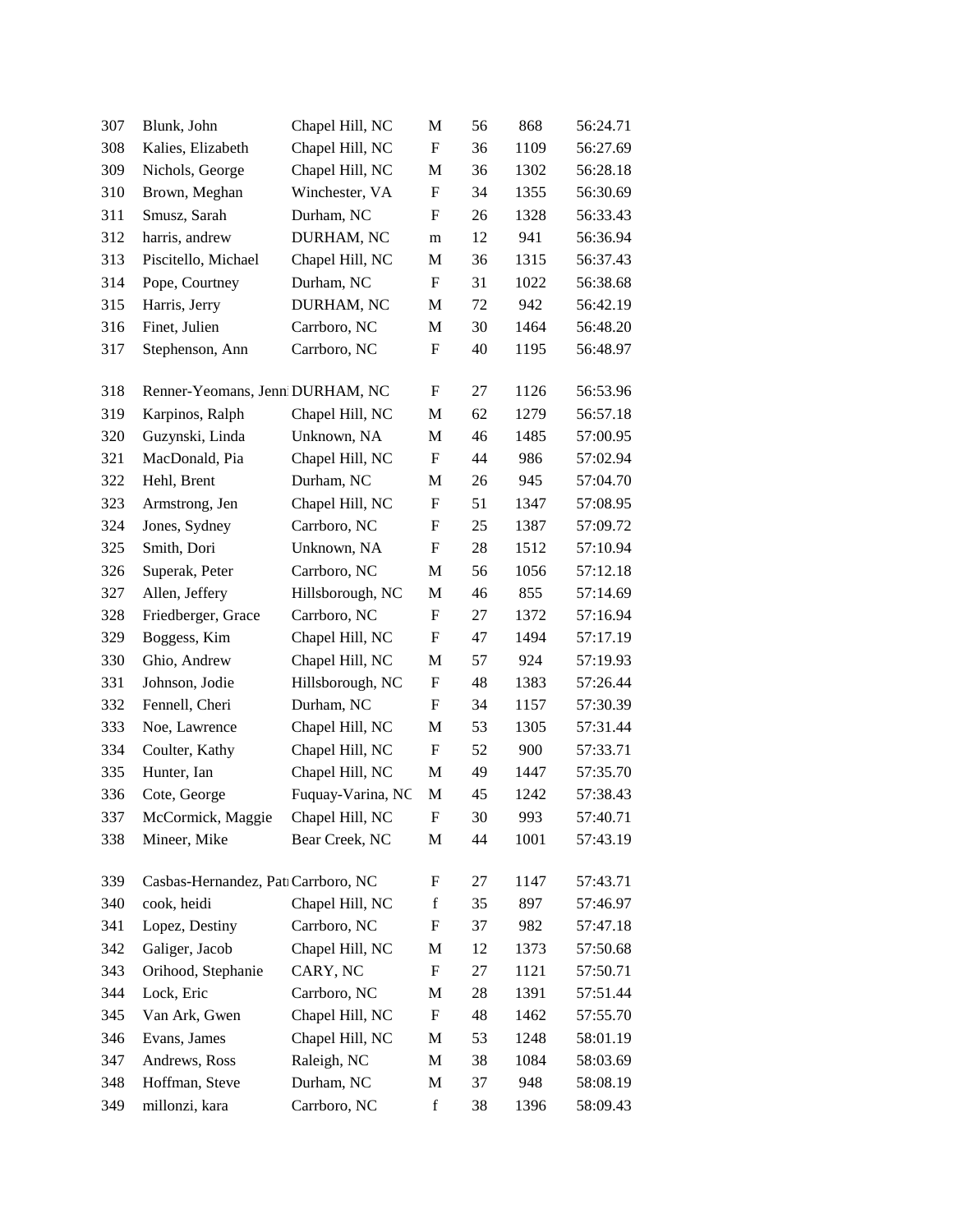| 350 | Rosen, Norm           | Chapel Hill, NC  | m                         | 58 | 1029 | 58:13.93   |
|-----|-----------------------|------------------|---------------------------|----|------|------------|
| 351 | Efimoff, Nataleeja    | Chapel Hill, NC  | F                         | 26 | 1247 | 58:16.20   |
| 352 | Caron, Whitney        | Chapel Hill, NC  | F                         | 27 | 886  | 58:19.21   |
| 353 | kirschbrown, justin   | Chapel Hill, NC  | m                         | 29 | 965  | 58:19.45   |
| 354 | Kennedy, Sean         | Chapel Hill, NC  | M                         | 28 | 1110 | 58:20.19   |
| 355 | Byrd, Rebecca         | DURHAM, NC       | $\mathbf F$               | 38 | 881  | 58:22.71   |
| 356 | Lassiter, Elizabeth   | Chapel Hill, NC  | F                         | 34 | 1453 | 58:29.43   |
| 357 | Murrah, Valerie       | Chapel Hill, NC  | F                         | 61 | 1472 | 58:34.71   |
| 358 | Lundy, Abigail        | Durham, NC       | F                         | 29 | 1115 | 58:35.68   |
| 359 | Sparrow, Will         | Chapel Hill, NC  | М                         | 32 | 1049 | 58:36.19   |
| 360 | Tripicchio, Gina      | Carrboro, NC     | $\mathbf F$               | 27 | 1337 | 58:37.96   |
| 361 | Ross, Susan           | Greensboro, NC   | F                         | 51 | 1409 | 58:39.94   |
| 362 | Bray, Lou             | Durham, NC       | F                         | 42 | 872  | 58:45.46   |
| 363 | Bronson, Jessica      | Hillsborough, NC | F                         | 34 | 1497 | 58:47.44   |
| 364 | Hogan, Caitlin        | DURHAM, NC       | F                         | 24 | 1168 | 58:47.95   |
| 365 | Wei, Susan            | Carrboro, NC     | F                         | 26 | 1210 | 58:49.68   |
| 366 | Kelchner, Dave        | Chapel Hill, NC  | М                         | 58 | 1174 | 58:50.43   |
| 367 | Woods, Steven         | Durham, NC       | М                         | 31 | 1426 | 58:51.43   |
| 368 | Surh, Jerry           | Carrboro, NC     | M                         | 73 | 1057 | 58:53.20   |
| 369 | Gordek, Harper        | Durham, NC       | M                         | 35 | 1161 | 58:54.69   |
| 370 | Johnson, Megan        | Chapel Hill, NC  | $\boldsymbol{\mathrm{F}}$ | 30 | 1172 | 58:56.69   |
| 371 | Gomez, John           | Chapel Hill, NC  | М                         | 39 | 1377 | 59:23.96   |
| 372 | Hahn, Michael         | Durham, NC       | M                         | 37 | 936  | 59:25.19   |
| 373 | Bronson, Samuel       | Mebane, NC       | M                         | 69 | 1430 | 59:28.43   |
| 374 | Doll, Brandon         | Chapel Hill, NC  | M                         | 36 | 1246 | 59:30.20   |
| 375 | Hall, Matrice         | Raleigh, NC      | $\boldsymbol{\mathrm{F}}$ | 34 | 1265 | 59:30.69   |
| 376 | Dickson, Hal          | Chapel Hill, NC  | М                         | 57 | 1365 | 59:34.45   |
| 377 | Miller, David         | Durham, NC       | М                         | 42 | 998  | 59:35.46   |
| 378 | Devine, Madeline      | Durham, NC       | F                         | 25 | 1096 | 59:44.70   |
| 379 | Horton, Julie         | Chapel Hill, NC  | F                         | 56 | 952  | 59:45.18   |
| 380 | Lundahl, Naomi        | Chapel Hill, NC  | F                         | 57 | 984  | 59:45.21   |
| 381 | Bush, Peggy           | Chapel Hill, NC  | F                         | 56 | 1431 | 59:46.69   |
| 382 | Towe, Elizabeth       | Carrboro, NC     | F                         | 46 | 1063 | 59:47.44   |
| 383 | Jonas, Daniel         | Chapel Hill, NC  | M                         | 37 | 1385 | 59:52.18   |
| 384 | baird, austin         | Carrboro, NC     | m                         | 26 | 1474 | 59:55.95   |
| 385 | long, robert          | Chapel Hill, NC  | m                         | 61 | 1481 | 59:56.94   |
| 386 | Kimbell, Julia        | Chapel Hill, NC  | ${\rm F}$                 | 52 | 1112 | 59:58.18   |
| 387 | Maxfield, Kimberly    | Chapel Hill, NC  | ${\rm F}$                 | 28 | 1215 | 59:59.43   |
| 388 | O'Loughlin, Kathleen  | Chapel Hill, NC  | F                         | 52 | 1014 | 59:59.69   |
| 389 | mardeville-long, anne | Unknown, NA      | F                         | 53 | 1482 | 1:00:04.70 |
| 390 | mock, amy             | Mebane, NC       | ${\rm F}$                 | 26 | 1119 | 1:00:08.93 |
| 391 | Newsome, Stanley      | Mebane, NC       | M                         | 37 | 1012 | 1:00:09.45 |
| 392 | Perry, Susan          | Raleigh, NC      | $\mathbf f$               | 48 | 1019 | 1:00:09.68 |
| 393 | Cope, Anna            | Carrboro, NC     | F                         | 31 | 1241 | 1:00:12.45 |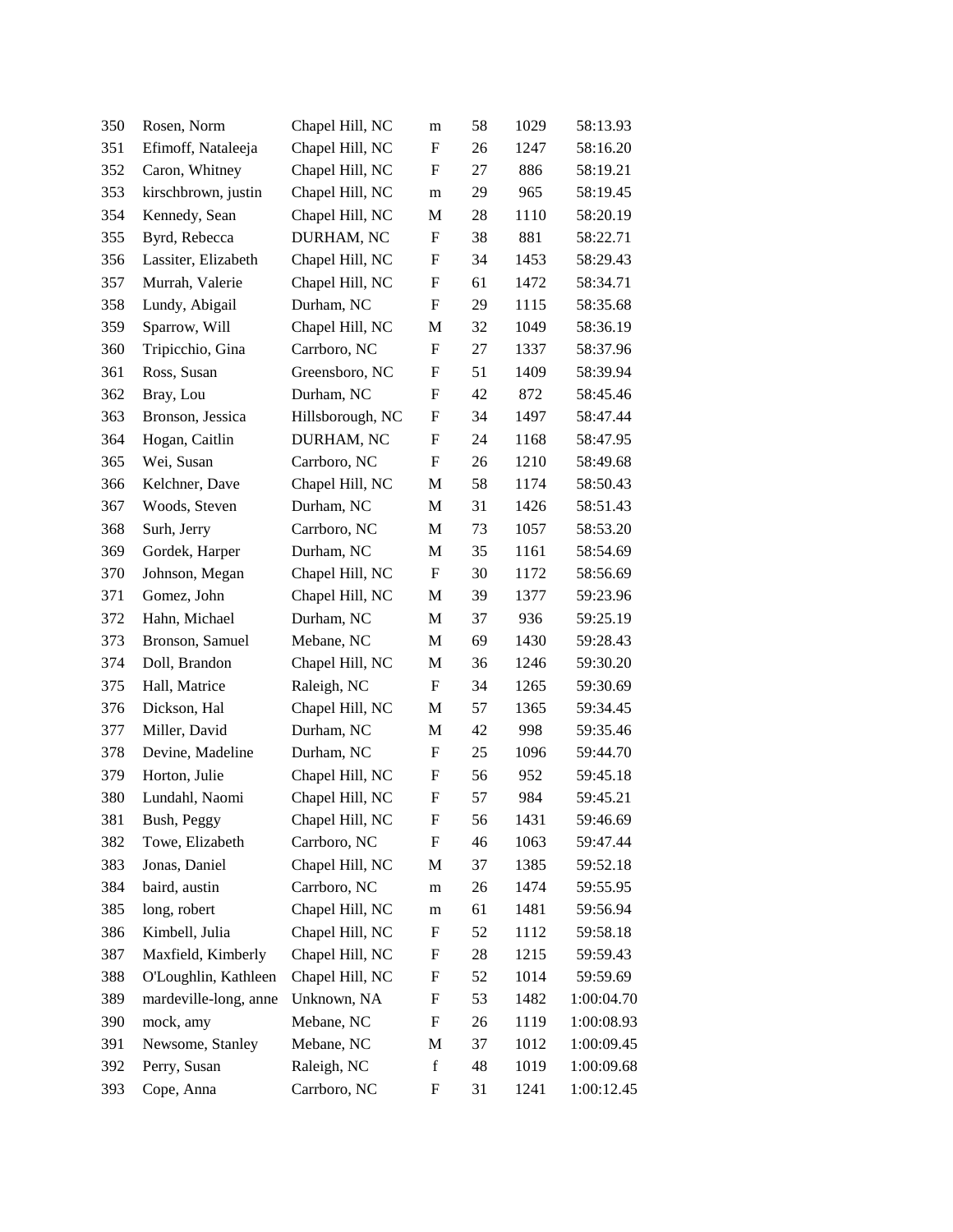| 394 | alexander, stewart                    | Raleigh, NC          | М                         | 45 | 853  | 1:00:27.95 |
|-----|---------------------------------------|----------------------|---------------------------|----|------|------------|
| 395 | Chang, Kristofer                      | Raleigh, NC          | M                         | 31 | 888  | 1:00:27.96 |
| 396 | Ali, Rabia                            | Durham, NC           | F                         | 33 | 854  | 1:00:29.93 |
| 397 | Brownstein Horowitz, l Carrboro, NC   |                      | F                         | 30 | 1234 | 1:00:30.93 |
| 398 | Brady, Claudia                        | Hillsborough, NC     | F                         | 45 | 871  | 1:00:37.43 |
| 399 | Spinillo, Frank                       | <b>GRAHAM, NC</b>    | M                         | 58 | 1133 | 1:00:40.93 |
| 400 | Crawford, Jeffrey                     | DURHAM, NC           | M                         | 64 | 903  | 1:00:51.18 |
| 401 | Colley, Amanda                        | Chapel Hill, NC      | $\boldsymbol{\mathrm{F}}$ | 28 | 1362 | 1:00:52.19 |
| 402 | Heafner, Greg                         | Chapel Hill, NC      | М                         | 49 | 1379 | 1:01:07.93 |
| 403 | Tullo, John                           | Chapel Hill, NC      | M                         | 54 | 1514 | 1:01:12.69 |
| 404 | Gilbert, Susie                        | DURHAM, NC           | F                         | 50 | 1254 | 1:01:20.95 |
| 405 | Simpson, Tracy                        | Durham, NC           | F                         | 43 | 1042 | 1:01:24.94 |
| 406 | Hope, Chris                           | Morrisville, NC      | M                         | 27 | 950  | 1:01:25.18 |
| 407 | Conolly, Rory                         | Chapel Hill, NC      | $\mathbf M$               | 64 | 1094 | 1:01:27.19 |
| 408 | watterson, carolyn                    | Pittsboro, NC        | $\mathbf f$               | 45 | 1073 | 1:01:28.46 |
| 409 | Hileman, Sarah                        | Carrboro, NC         | F                         | 41 | 1166 | 1:01:29.19 |
| 410 | Spence, Brenda                        | RALEIGH, NC          | F                         | 56 | 1329 | 1:01:38.45 |
| 411 | Boone, Joan                           | Efland, NC           | F                         | 59 | 869  | 1:01:39.19 |
| 412 | Fields, Debra                         | Hillsborough, NC     | F                         | 49 | 914  | 1:01:39.68 |
| 413 | Bouchard, Christopher Gibsonville, NC |                      | M                         | 37 | 1230 | 1:01:40.68 |
| 414 | Norris, Mike                          | Southern Pines, NC   | M                         | 39 | 1306 | 1:01:41.43 |
| 415 | Burns, Kimberlie                      | Durham, NC           | F                         | 51 | 879  | 1:01:47.21 |
| 416 | Miller, Lindsay                       | Durham, NC           | F                         | 33 | 999  | 1:01:50.70 |
| 417 | Adams, Jennifer                       | Pittsboro, NC        | F                         | 36 | 1427 | 1:01:50.93 |
| 418 | Kersh, Perri                          | Chapel Hill, NC      | F                         | 42 | 1437 | 1:01:51.20 |
| 419 | Saussey, Casey                        | Chapel Hill, NC      | F                         | 48 | 1441 | 1:01:51.44 |
| 420 | reddington, krista                    | Hillsborough, NC     | F                         | 38 | 1024 | 1:01:51.93 |
| 421 | Spagnardi, Colleen                    | DURHAM, NC           | F                         | 31 | 1048 | 1:01:52.93 |
| 422 | Thomas, Jason                         | <b>BURLINGTON, N</b> | М                         | 41 | 1060 | 1:01:55.94 |
| 423 | Petrin, Pete                          | Hillsborough, NC     | M                         | 55 | 1312 | 1:02:05.43 |
| 424 | Hoover, Julie                         | CARY, NC             | ${\bf F}$                 | 32 | 1272 | 1:02:12.71 |
| 425 | Hickman, Ashley                       | Hillsborough, NC     | F                         | 34 | 1103 | 1:02:15.93 |
| 426 | Wasiolek, Sue                         | DURHAM, NC           | $\mathbf f$               | 57 | 1421 | 1:02:15.93 |
| 427 | Goss, Jessica                         | Chapel Hill, NC      | F                         | 21 | 1258 | 1:02:19.21 |
| 428 | Busby, Spencer                        | Charlotte, NC        | F                         | 24 | 1236 | 1:02:19.45 |
| 429 | Blackwell, Susan                      | DURHAM, NC           | F                         | 52 | 864  | 1:02:21.94 |
| 430 | Sisk, Susan                           | Chapel Hill, NC      | ${\rm F}$                 | 50 | 1044 | 1:02:24.93 |
| 431 | Philpot, Drew                         | Chapel Hill, NC      | M                         | 28 | 1314 | 1:02:26.68 |
| 432 | Kleinhammes, Alfred                   | Chapel Hill, NC      | M                         | 61 | 966  | 1:02:27.94 |
| 433 | Villa-Torres, Laura                   | Chapel Hill, NC      | $\boldsymbol{\mathrm{F}}$ | 31 | 1069 | 1:02:31.45 |
| 434 | Hunter, Jill                          | Chapel Hill, NC      | F                         | 41 | 954  | 1:02:33.69 |
| 435 | Novotny, Claire                       | Carrboro, NC         | F                         | 32 | 1402 | 1:02:37.43 |
| 436 | Hanson-Baldauf, Dana Chapel Hill, NC  |                      | F                         | 43 | 1266 | 1:02:44.95 |
| 437 | Cherry, Diane                         | RALEIGH, NC          | F                         | 44 | 1432 | 1:02:53.19 |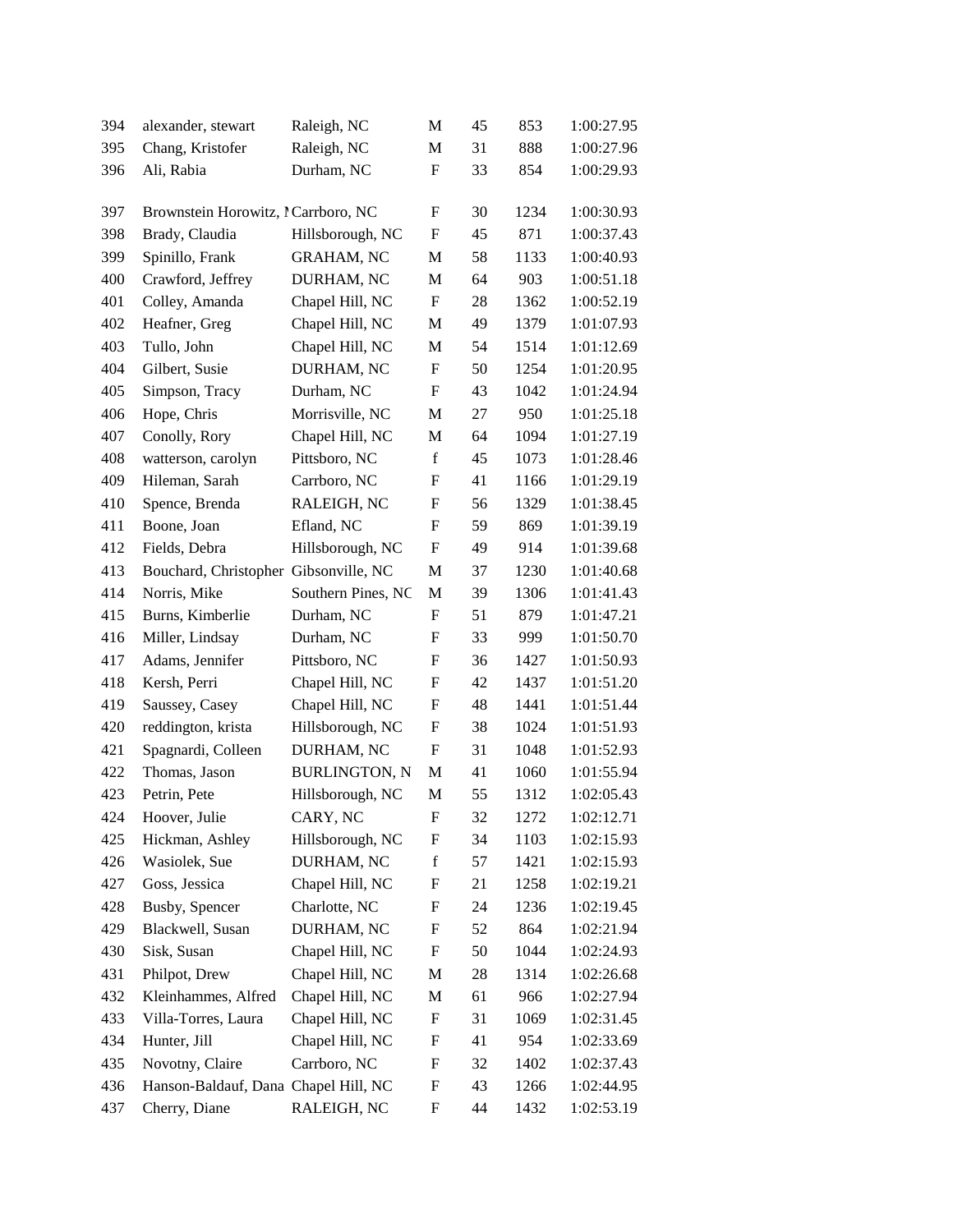| 438 | Althouse, Diane   | Roanoke, VA       | F                         | 56 | 1222 | 1:02:57.44 |
|-----|-------------------|-------------------|---------------------------|----|------|------------|
| 439 | Niday, Laura      | Carrboro, NC      | F                         | 27 | 1401 | 1:03:24.70 |
| 440 | lacy, candace     | DURHAM, NC        | F                         | 37 | 1471 | 1:03:38.20 |
| 441 | Goss, Karen       | Chapel Hill, NC   | F                         | 48 | 1259 | 1:03:42.20 |
| 442 | Arnel, Tom        | Carrboro, NC      | M                         | 49 | 857  | 1:03:44.93 |
| 443 | Willingham, Mary  | Chapel Hill, NC   | ${\bf F}$                 | 50 | 1212 | 1:03:54.93 |
| 444 | Noe, Jeanne       | Chapel Hill, NC   | F                         | 52 | 1304 | 1:03:55.21 |
| 445 | Emmons, Lisa      | Chapel Hill, NC   | F                         | 41 | 1156 | 1:03:56.44 |
| 446 | Ricard, Paula     | Four Oaks, NC     | F                         | 44 | 1320 | 1:04:19.43 |
| 447 | Margolin, Nancy   | Carrboro, NC      | F                         | 59 | 990  | 1:04:30.95 |
| 448 | Matthews, David   | Carrboro, NC      | M                         | 36 | 991  | 1:04:37.43 |
| 449 | Brown, Ashley     | Carrboro, NC      | F                         | 27 | 876  | 1:04:37.95 |
| 450 | Doughty, Lee      | Durham, NC        | F                         | 31 | 1367 | 1:04:45.18 |
| 451 | anderson, julie   | Morrisville, NC   | $\mathbf f$               | 27 | 1477 | 1:04:52.94 |
| 452 | Johnson, Michelle | Carrboro, NC      | F                         | 37 | 1384 | 1:05:02.70 |
| 453 | Cupitt, Julia     | DURHAM, NC        | F                         | 64 | 906  | 1:05:08.43 |
| 454 | Collis, Erica     | Carrboro, NC      | F                         | 36 | 893  | 1:05:13.20 |
| 455 | Collis, Stewart   | Carrboro, NC      | M                         | 44 | 894  | 1:05:13.44 |
| 456 | Tremblay, Kateri  | Chapel Hill, NC   | $\boldsymbol{\mathrm{F}}$ | 22 | 1419 | 1:05:23.45 |
|     | Hart, Robert      | Chapel Hill, NC   | M                         | 58 | 943  | 1:05:30    |
| 457 | smith, Katie      | Durham, NC        | F                         | 30 | 1194 | 1:05:33.18 |
| 458 | Gunn, Lekisha     | Durham, NC        | F                         | 25 | 1264 | 1:05:33.21 |
| 459 | Paley, Elizabeth  | DURHAM, NC        | F                         | 44 | 1310 | 1:05:33.71 |
| 460 | Swanson, Jeff     | Chapel Hill, NC   | M                         | 35 | 1418 | 1:05:34.20 |
| 461 | Sassa, Akira      | Morrisville, NC   | M                         | 29 | 1131 | 1:05:35.93 |
| 462 | Boyd, Ashley      | Chapel Hill, NC   | F                         | 30 | 1353 | 1:05:41.18 |
| 463 | Williams, Bill    | Chapel Hill, NC   | M                         | 42 | 1075 | 1:05:41.68 |
| 464 | leyden, melanie   | Durham, NC        | $\mathbf f$               | 47 | 1465 | 1:05:42.68 |
| 465 | Murray, Michael   | Carrboro, NC      | M                         | 27 | 1007 | 1:05:48.69 |
| 466 | nanney, joe       | Chapel Hill, NC   | m                         | 51 | 1009 | 1:05:56.68 |
| 467 | Fuller, Helen     | Chapel Hill, NC   | F                         | 40 | 1251 | 1:06:03.45 |
| 468 | Williams, Tim     | Chapel Hill, NC   | M                         | 54 | 1425 | 1:06:15.19 |
| 469 | Smith, Andrew     | Unknown, NA       | M                         | 33 | 1511 | 1:06:17.43 |
| 470 | Sayle, Amy        | Carrboro, NC      | $\mathbf f$               | 43 | 1216 | 1:06:17.43 |
| 471 | Greene, Deb       | Chapel Hill, NC   | F                         | 55 | 929  | 1:06:18.20 |
| 472 | House, Myles      | Carrboro, NC      | F                         | 14 | 953  | 1:06:18.93 |
| 473 | Smith, Robin      | Unknown, NA       | F                         | 36 | 1510 | 1:06:21.69 |
| 474 | Maxwell, Katie    | Durham, NC        | F                         | 28 | 1179 | 1:06:24.70 |
| 475 | Willis, Tina      | Chapel Hill, NC   | F                         | 41 | 1079 | 1:06:27.43 |
| 476 | West, Tracey      | Chapel Hill, NC   | F                         | 59 | 1074 | 1:06:28.43 |
| 477 | Hudson, Tara      | <b>GRAHAM, NC</b> | F                         | 34 | 1169 | 1:06:29.21 |
| 478 | Jessup, Susan     | Holly Springs, NC | F                         | 54 | 1276 | 1:06:29.22 |
| 479 | Morgan, Kevin     | Carrboro, NC      | M                         | 69 | 1399 | 1:06:32.21 |
| 480 | Barnes, Glenn     | <b>GRAHAM, NC</b> | M                         | 35 | 1142 | 1:06:34.20 |
|     |                   |                   |                           |    |      |            |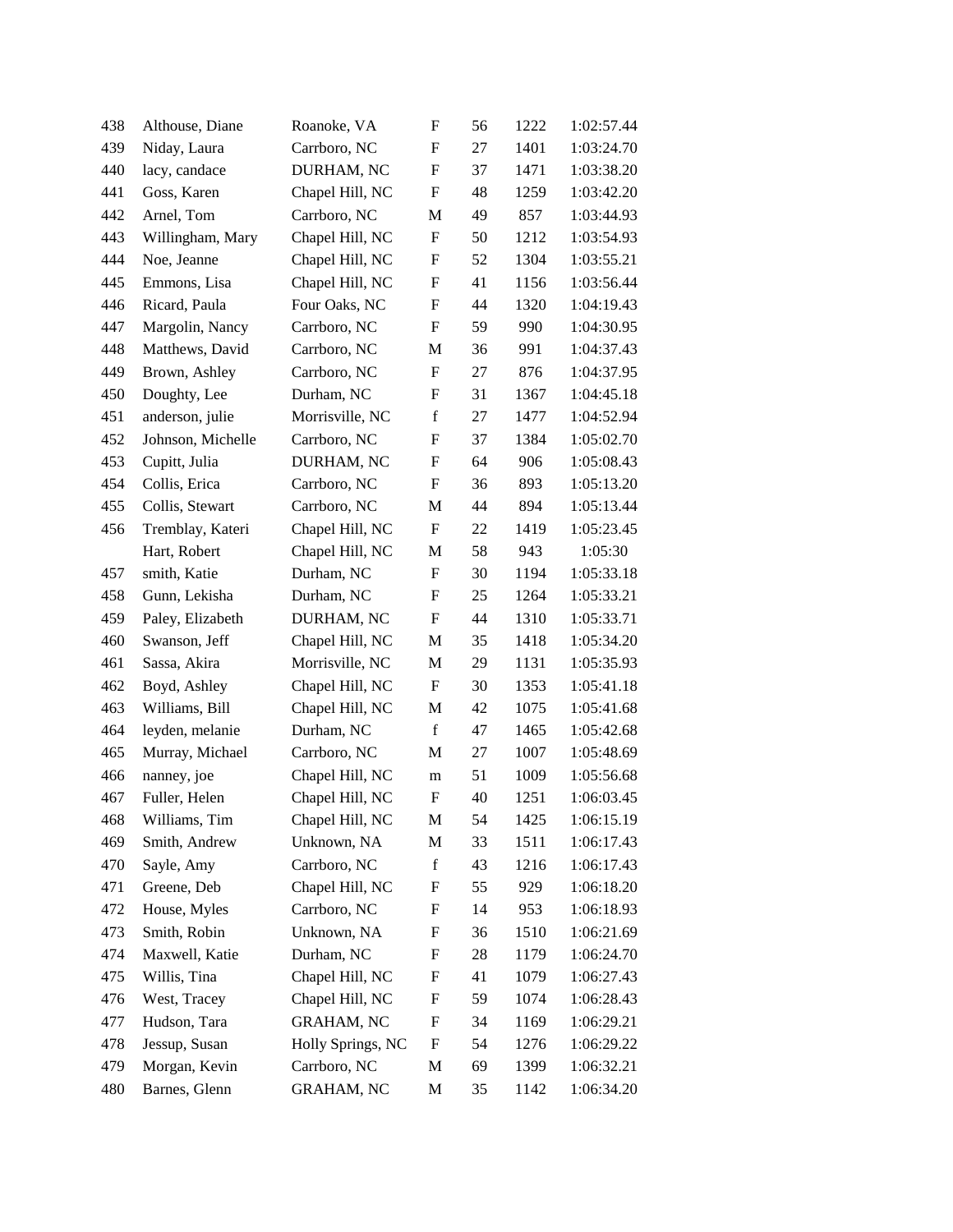| 481 | LaMay, Debra       | Chapel Hill, NC  | $\mathbf F$               | 62 | 1285 | 1:06:39.96 |
|-----|--------------------|------------------|---------------------------|----|------|------------|
| 482 | Smith, Danielle    | Durham, NC       | F                         | 31 | 1045 | 1:06:44.18 |
| 483 | kilts, priscilla   | Durham, NC       | $\mathbf f$               | 44 | 1457 | 1:06:55.70 |
| 484 | Sussman, Charlotte | DURHAM, NC       | F                         | 47 | 1332 | 1:06:58.18 |
| 485 | Morovati, Meredith | Carrboro, NC     | F                         | 43 | 1183 | 1:07:03.43 |
| 486 | mckinzie, paula    | Mebane, NC       | F                         | 42 | 1297 | 1:07:23.23 |
| 487 | Skrzynia, Cecile   | Chapel Hill, NC  | F                         | 64 | 1413 | 1:07:23.23 |
| 488 | Khan, Nadia        | Houston, TX      | F                         | 22 | 963  | 1:07:27.69 |
| 489 | Weber, Lysandra    | Pittsboro, NC    | F                         | 31 | 1422 | 1:07:28.45 |
| 490 | Galiger, Nicole    | Chapel Hill, NC  | F                         | 40 | 1160 | 1:07:35.70 |
| 491 | Suther, Laura      | Chapel Hill, NC  | F                         | 32 | 1198 | 1:07:35.94 |
| 492 | Tisch, Andrea      | Chapel Hill, NC  | F                         | 47 | 1201 | 1:07:36.20 |
| 493 | Ozer, Trina        | Durham, NC       | F                         | 34 | 1186 | 1:07:36.52 |
| 494 | Hackney, Loretta   | Chapel Hill, NC  | F                         | 43 | 935  | 1:07:38.19 |
| 495 | Litchfield, Brian  | Carrboro, NC     | M                         | 36 | 1291 | 1:07:51.19 |
| 496 | Gray, Rose         | Carrboro, NC     | $\boldsymbol{\mathrm{F}}$ | 30 | 1162 | 1:07:51.45 |
| 497 | Piontak, Corrie    | Chapel Hill, NC  | F                         | 36 | 1189 | 1:07:51.47 |
| 498 | Lujan, Nan         | Chapel Hill, NC  | F                         | 32 | 983  | 1:08:09.68 |
| 499 | bradley, jana      | DURHAM, NC       | $\mathbf f$               | 36 | 870  | 1:08:11.20 |
| 500 | Colville, Kathleen | Efland, NC       | F                         | 37 | 895  | 1:08:44.70 |
| 501 | Clayton, rebecca   | Durham, NC       | F                         | 35 | 891  | 1:08:48.44 |
| 502 | Howes, Cathy       | Chapel Hill, NC  | F                         | 50 | 1273 | 1:09:08.68 |
| 503 | Pooley, Paul       | Durham, NC       | m                         | 57 | 1408 | 1:09:25.96 |
| 504 | Abler, Laurie      | Chapel Hill, NC  | F                         | 36 | 851  | 1:09:38.93 |
| 505 | Bell II, William   | Tempe, AZ        | M                         | 29 | 1088 | 1:09:44.45 |
| 506 | Patel, Selina      | Boone, NC        | $\boldsymbol{\mathrm{F}}$ | 28 | 1125 | 1:09:45.19 |
| 507 | Webb, Laura        | Durham, NC       | F                         | 29 | 1135 | 1:09:54.68 |
| 508 | Fox, Carrie        | Carrboro, NC     | F                         | 29 | 1159 | 1:10:13.93 |
| 509 | Walton, Carol      | DURHAM, NC       | F                         | 60 | 1206 | 1:10:35.95 |
| 510 | Walton, Robert     | DURHAM, NC       | M                         | 21 | 1208 | 1:10:35.97 |
| 511 | Coyle, Thomas      | Durham, NC       | M                         | 37 | 1151 | 1:10:45.68 |
| 512 | Murray, Sharon     | Chapel Hill, NC  | f                         | 49 | 1008 | 1:10:49.45 |
| 513 | Bazin, Aimee       | Carrboro, NC     | F                         | 29 | 1349 | 1:10:52.93 |
| 514 | Huynh, Deborah     | Mebane, NC       | F                         | 54 | 956  | 1:10:57.18 |
| 515 | Parham, Tracy      | Chapel Hill, NC  | F                         | 52 | 1407 | 1:11:03.19 |
| 516 | Dillon, Shelley    | Chapel Hill, NC  | ${\rm F}$                 | 52 | 1245 | 1:11:03.21 |
| 517 | Valentine, Irene   | Chapel Hill, NC  | F                         | 44 | 1420 | 1:11:40.23 |
| 518 | Long, Leanna       | Chapel Hill, NC  | F                         | 14 | 981  | 1:11:40.46 |
| 519 | Long, Lauralee     | Chapel Hill, NC  | F                         | 36 | 980  | 1:11:42.18 |
| 520 | Brecher, Mark      | Chapel Hill, NC  | M                         | 56 | 874  | 1:11:54.18 |
| 521 | Brecher, Dani      | Chapel Hill, NC  | $\boldsymbol{\mathrm{F}}$ | 24 | 873  | 1:11:54.19 |
| 522 | Floyd, Amy         | Hillsborough, NC | F                         | 36 | 1158 | 1:12:03.20 |
| 523 | O'Brien, Timothy   | Chapel Hill, NC  | M                         | 40 | 1013 | 1:12:07.72 |
| 524 | Moroney, Allison   | Chapel Hill, NC  | ${\rm F}$                 | 36 | 1182 | 1:12:08.43 |